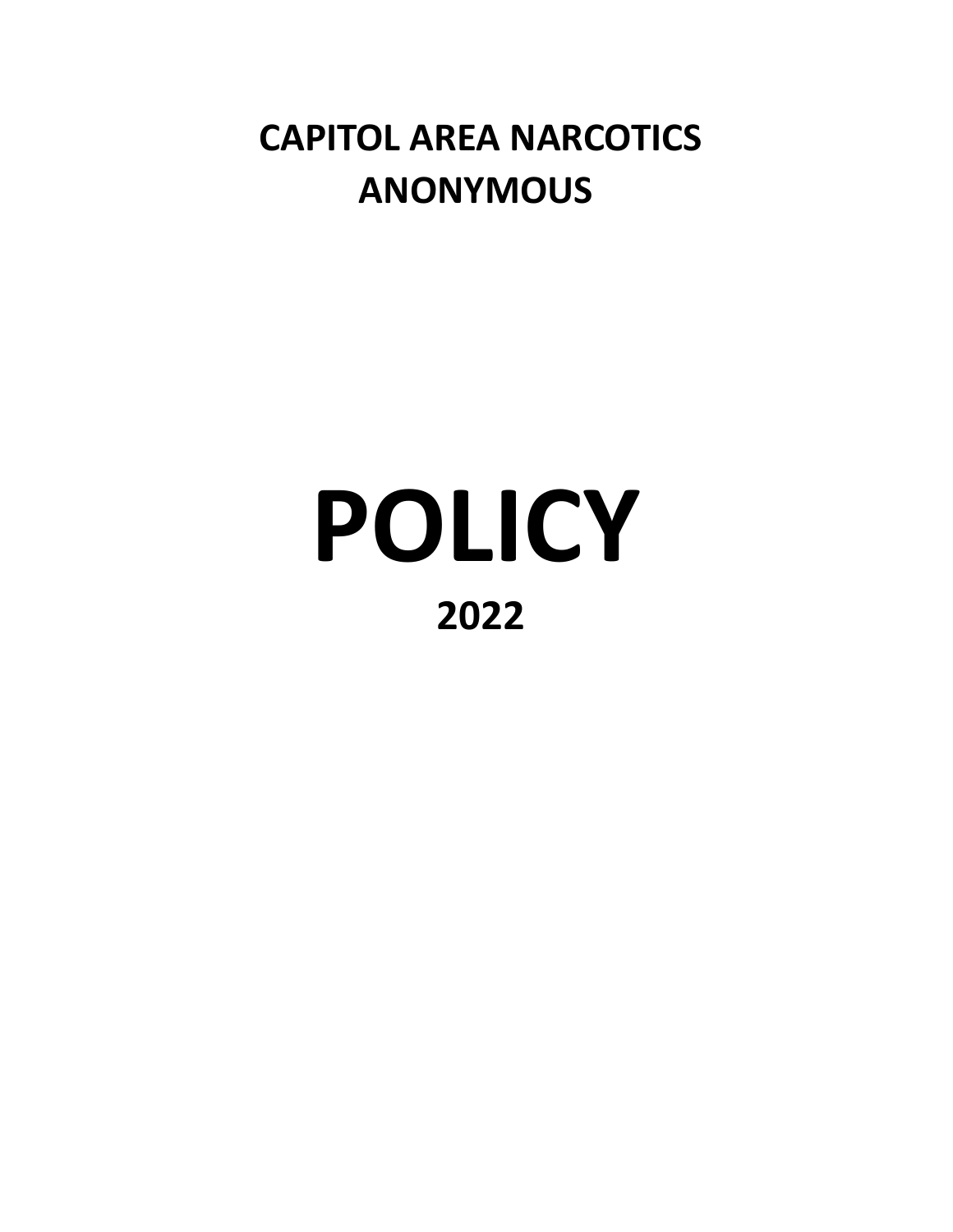| N<br>ſ.<br>Δ<br>O۱<br>г<br>n |
|------------------------------|
|------------------------------|

| والمستر المستر والمستر المستر المستر المستر المستر المستر المستر المستر المستر المستر المستر المستر المستر المستر المستر |  |  |                                                                                                                       |
|--------------------------------------------------------------------------------------------------------------------------|--|--|-----------------------------------------------------------------------------------------------------------------------|
| المسافسة المسافسة المسافسة المسافسة المسافسة المسافسة المسافسة المسافسة المسافسة المسافسة المسافسة المسافسة              |  |  |                                                                                                                       |
|                                                                                                                          |  |  |                                                                                                                       |
| <u>kan kan alaman perangan perangan perangan perangan perangan perangan perangan perangan perangan perangan peran</u>    |  |  |                                                                                                                       |
|                                                                                                                          |  |  | <u> 1980 - Andrew Marian, Amerikaansk filozof (</u><br>_______                                                        |
|                                                                                                                          |  |  | <u> Andrew Schwarzen und der Stadt und der Stadt und der Stadt und der Stadt und der Stadt und der Stadt und der </u> |
|                                                                                                                          |  |  |                                                                                                                       |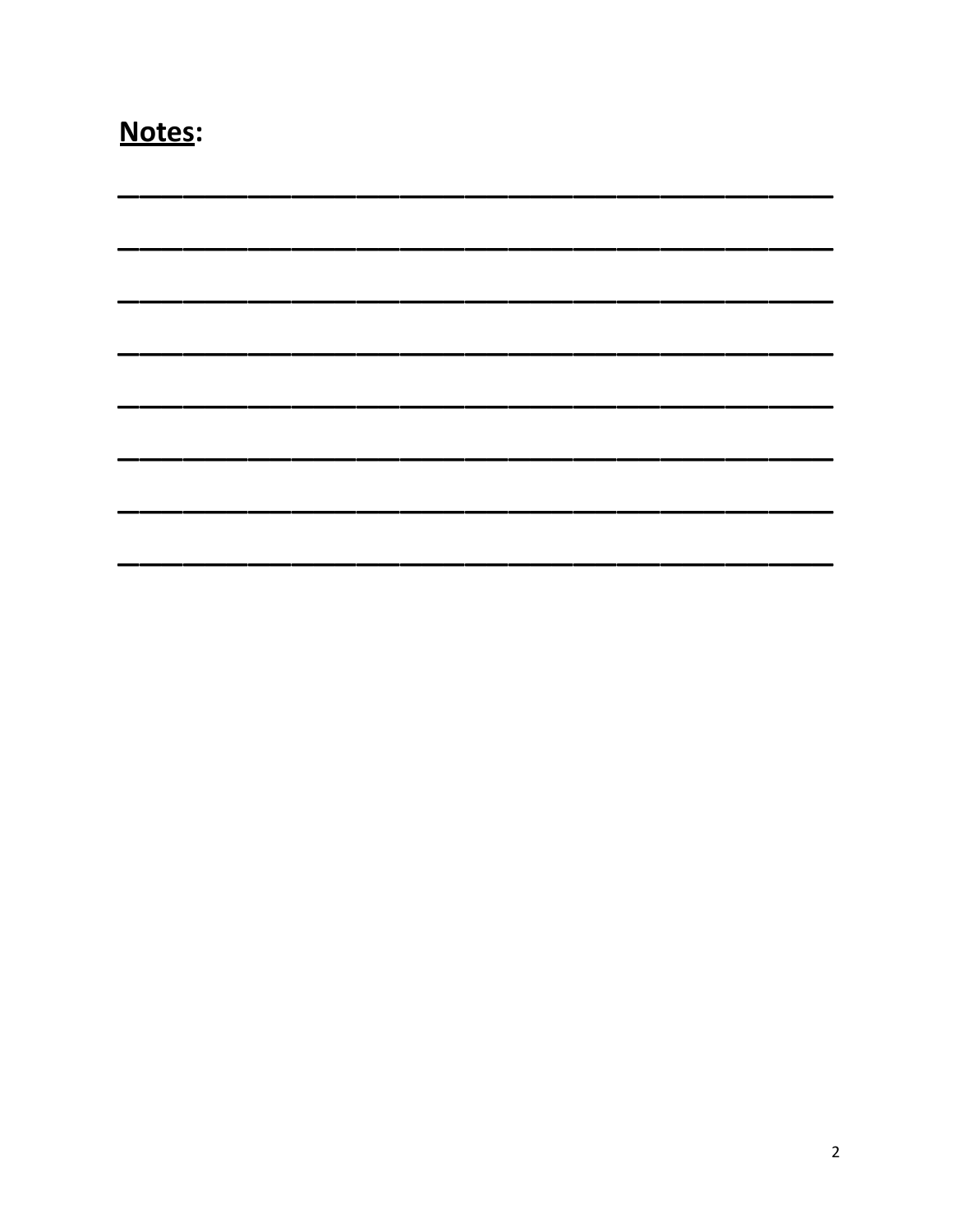# **Table of Contents**

| <b>Glossary of Terms</b>                             |    | 4         |
|------------------------------------------------------|----|-----------|
| <b>Guidelines for the Capital Area Service of NA</b> |    | $5 - 7$   |
| <b>Boundaries</b>                                    |    | 5         |
| Purpose                                              |    | 5         |
| Participation                                        |    | 5         |
| <b>Group Service Representatives</b>                 |    |           |
| Subcommittees                                        |    |           |
| Attendance                                           |    | 5         |
| <b>Expenses</b>                                      |    | 5         |
| <b>Voting Procedures</b>                             |    | $5-6$     |
| Voting for Administrative Committee Members          |    | 6         |
| <b>Financial Policy</b>                              |    | 6         |
| <b>Function of Area Service</b>                      |    | 6         |
| Orders of the Day                                    |    |           |
| <b>Motions</b>                                       |    |           |
| <b>CANA Administrative Committee</b>                 |    | $8 - 10$  |
| ChairPerson                                          |    | 8         |
| <b>Vice ChairPerson</b>                              |    | 8         |
| Secretary                                            |    | 8         |
| <b>Vice Secretary</b>                                |    | 8         |
| <b>Treasurer</b>                                     |    | 9         |
| <b>Vice Treasurer</b>                                |    | 9         |
| <b>Regional Committee Member</b>                     |    | 9         |
| Alt. Regional Committee Member                       |    | 10        |
| <b>Subcommittee Policies</b>                         |    | $11 - 30$ |
| Literature Sub-Committee                             |    | $11 - 13$ |
| <b>H&amp;I Committee</b>                             |    | $14 - 20$ |
| <b>Unity Committee</b>                               |    | $21 - 24$ |
| <b>Public Relations</b>                              |    | $25 - 26$ |
| <b>Policy Committee</b>                              |    | $27 - 28$ |
| <b>Marathon Committee</b>                            |    | 29        |
| <b>Budget Committee</b>                              | 30 |           |
| <b>Audit Committee</b>                               |    | 30        |
| <b>Robert Rules of Order (short form)</b>            |    | 31        |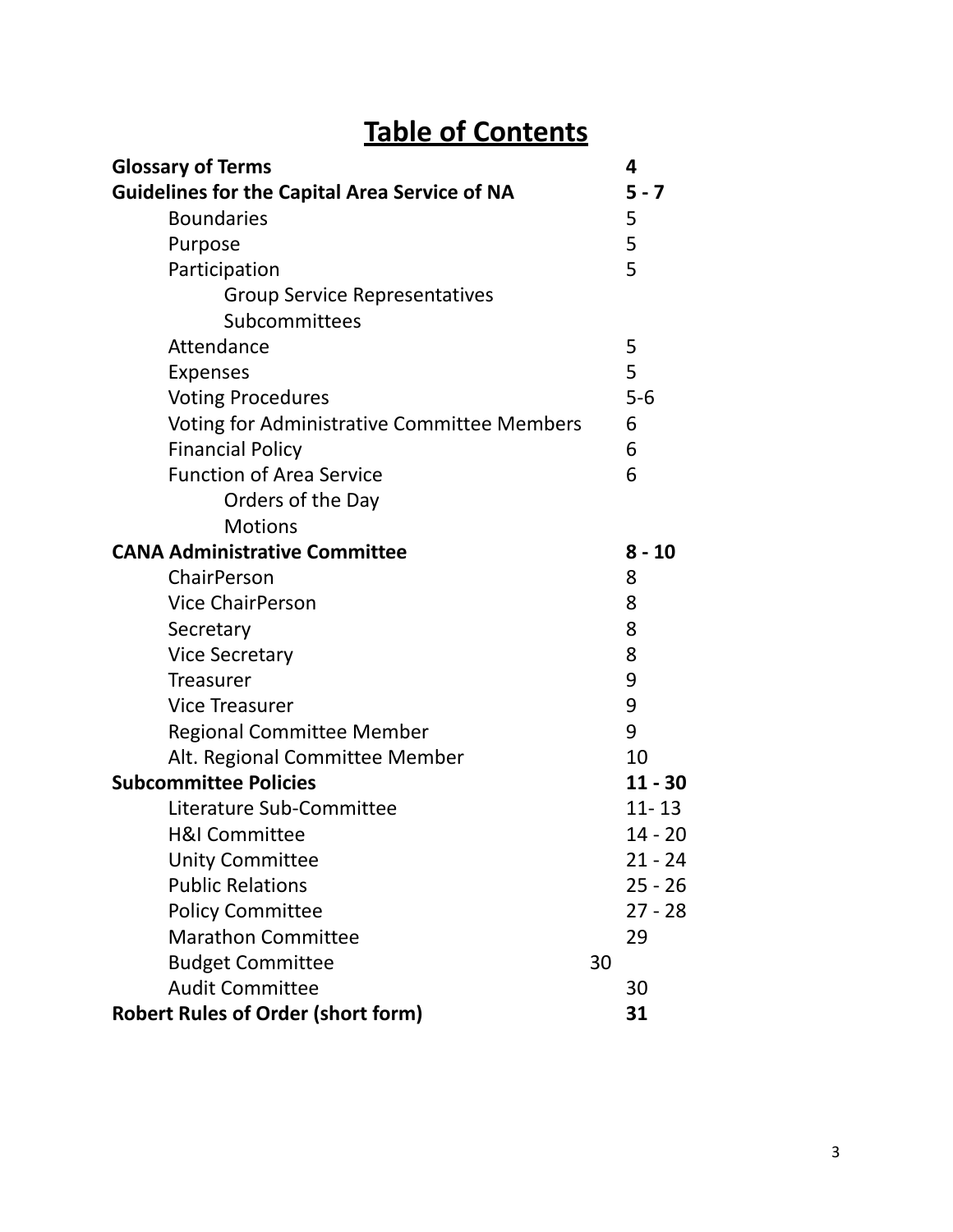# **Glossary of Terms**

**N.A**. – Narcotics Anonymous

**ASC** – Area Service Committee

**GSR** – Group Service Representative

**RCM** – Regional Service Committee Member

**CANA** – Capital Area Narcotics Anonymous

**RSC** – Regional Service Committee

**RSO** – Regional Service Office

**MARSC** – Mid-Atlantic Regional Service Committee

**WSC** – World Service Conference

**WSO** – World Service Office

**CASLSC** – Capital Area Service Literature Sub-Committee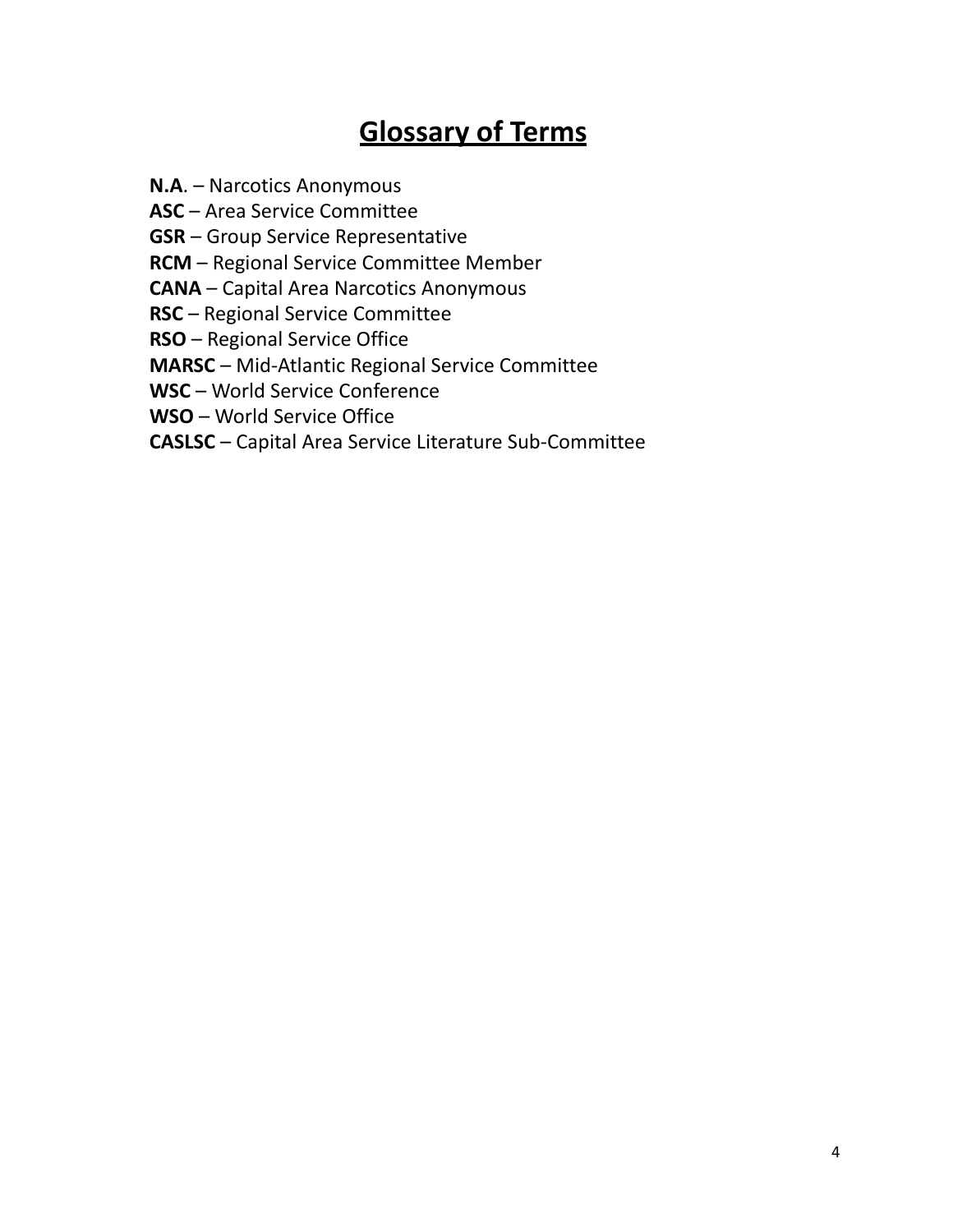# **Guidelines for the Capital Area Service Committee of Narcotics Anonymous**

#### 1. **Boundaries:**

This body shall be known as Capital Area Service of Narcotics Anonymous (CASNA). (1/13/1985). Area service will be held on the first Sunday of every month. (5/2/2010)

#### 2. **Purpose:**

Our purpose is to further the unity of the fellowship within the Capital Area and the rest of Narcotics Anonymous as whole, in accordance with the twelve steps and concepts of Narcotics Anonymous.

#### 3. **Participants:**

This committee shall be comprised of Group Service Representatives (GSR), their alternates, members of the Administrative Committee, and Subcommittee Chairpersons/Representatives.

#### 4. **Attendance:**

- a. The ASC shall conduct business only if a quorum is present. A quorum is defined as 1 more than 1/3. (12/11/1994)
- b. All officers shall attend all ASC meetings. It is the responsibility of any elected officer not able to attend an ASC meeting to notify the Chairperson (Who then must notify the Vice Chairperson).
- c. If an elected officer misses two or more consecutive meetings it is the responsibility of the Chairperson to bring the matter to the floor for review and appropriate action.
- d. Any office who is not present for Area Service will be considered absent rather than excused (6/13/2004)
- e. All members of NA are welcome to attend all regular ASC meetings as non participant observers. The Chairperson, at their discretion, may call on a nonparticipant to speak, if not all communication must be through their home group's GSR.

#### 5. **Expenses:**

- a. Normal operational expenses will be paid as they occur and accounted for in the monthly Treasurer's report, these are:
	- i. iiRent
	- ii. Phone line
	- iii. Secretary expenses
	- iv. PO Box
	- v. Travel reimbursement to all area representatives who use their private vehicles to attend normal Regional business meetings
- b. Rent for area service is location is \$25 (6/1/2000)
- c. Secretary advance is \$100 for expenses (6/3/2012)
- d. Area treasurer to hold the \$50.00 monthly (\$25 from unity committee and \$25 from area) in an account and keep separate books to reflect the amount (8/4/2013)

#### 6. **Voting Procedures:**

Voting on all ASC motions shall be done by a one group / one vote system.

- a. The order of succession for voting members at the ASC shall be:
	- i. Group Service Representative
	- ii. Alternate GSR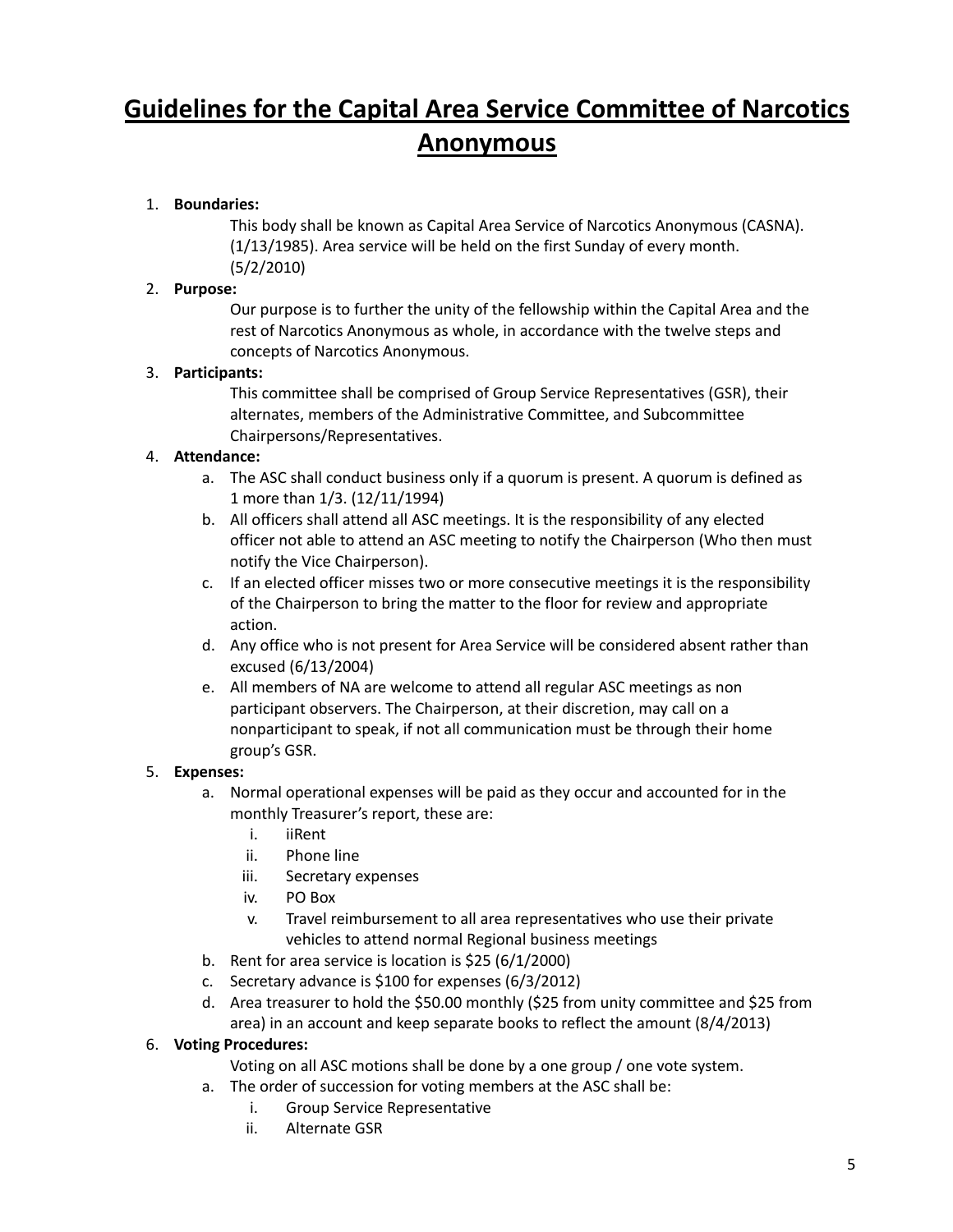- iii. A member of the group designated by the group
- b. Any group present at the current ASC meeting has voting privileges  $(4/1/07)$
- c. Each active participant will have one vote on all matters with the exception of the Chairperson who should only vote in the case of ties
- d. No member of the ASC may hold more than one voting position at a time
- e. Voting for the Administrative Committee Officer positions and all Subcommittee Officer positions is restricted to the GSR or the group representative present at the ASC meeting (10/7/2012)
- f. When voting, if the majority of groups abstain on any issue then the issue is tabled and automatically sent back to groups for another group conscience (11/08/1987)

## 7. **Voting for Administrative Committee Members:**

- a. A simple majority will be required for the election of all officers
- b. A 2/3 majority will be required for the removal of any elected officer for noncompliance. Non-compliance includes but is not limited to:
	- i. Loss of abstinence from drugs
	- ii. Failing to perform the position
	- iii. Failing to attend regular ASC meetings without contact the ASC
- c. You don't have to be a GSR to be nominated for a position (12/8/1985)
- d. Elections will be held in December for each year, with the exception of the Unity Committee & RCM which will be held in May (4/11/2010)
- e. To eliminate voting by acclamation and whether we have 5 or 1 nomination, we ask them to leave the room and do a regular vote (3/3/1998)
- f. No elected officer may hold the same office for two consecutive terms
- g. Short-term replacements are defined as the filling of any elected position midterm. No short term should be counted as one of the two consecutive terms

## 8. **Financial Policy:**

- a. Have area pay for meeting list (4/12/1987)
- b. The area should obtain a federal tax ID number (9/11/1988)
- c. To have \$100 from area per month given to H&I subcommittee on as a needed basis (4/11/1995)
- d. We do not accept personal checks (6/10/2001)
- e. Any money given from the area over \$100 must go back to the groups for a group conscience (6/10/2001)
- f. Have area donate 50% over prudent reserve to region on a quarterly basis (10/14/2001)
- g. In the event of the dissolution of CASNA, all funds held by the committee treasurer will be transferred to its successor organization. If there is no successor, such funds will be transferred to the Mid-Atlantic Region of Narcotics Anonymous, Narcotics Anonymous World Services, or their successor organizations. Under no circumstances will any funds be transferred to any individual (5/15/2005)
- h. Goods and services provided by CASNA will be provided to all who seek them without regard to their ability to pay (5/15/2005)
- i. The reimbursement rate will be per federal IRS definition of a Non-Profit
	- i. (Charitable Organization) (11/6/2016) Current rate 14 cents per mile
- j. To increase prudent reserve from \$700 to \$1500 to avoid bank fees and ensure prudent reserve is a sufficient amount (5/5/19)

# 9. **Function of Area Service**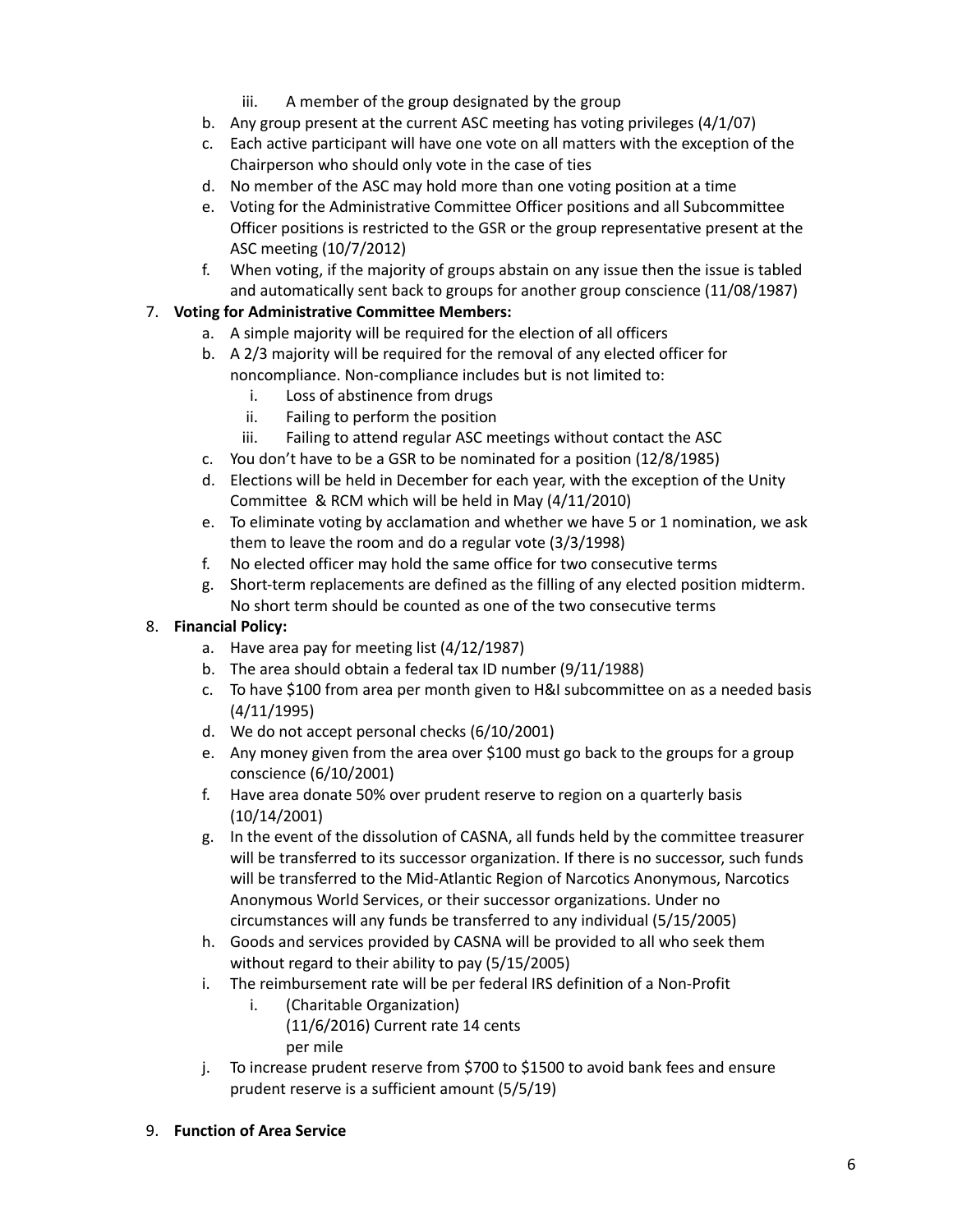- a. Orders of the Day (3/1/2015)
	- i. A member must be recognized by the chairperson to address the floor.
	- ii. A member may speak only once to an issue
	- iii. Sub-committee reports will be limited to 10 minutes, plus questions and approval
	- iv. Discussion topics must be in written form and given to the chair. Members may speak on a topic for a maximum of 5 minutes.
	- v. For an item to be placed on the agenda, it must be in motion form with a second
- b. Motions
	- i. Any motion that changes policy needs to go back to groups for conscience (9/11/1994)
	- ii. all motions be reviewed by policy before given to chair (4/11/1994)
	- iii. All motions need to include date and intent (10/9/2004)
	- iv. Only GSR's can submit motions to the ASC (4/5/2009)
	- v. Subcommittee chairs or vice chairs can write and submit motions that affect their own subcommittee (5/5/19)
	- vi. Three month window when a motion is submitted and sent back to groups. The following month allow time for discussion, then the month after, take the vote.(6/7/200)
	- vii. To delete a set time of adjournment and that adjournment be at the end of business (4/14/1991
	- viii. To amend policy of 2/10/1985 to accept RRO for ASC meeting to state the ASC meeting will follow the short order of RRO. (1/9/2005)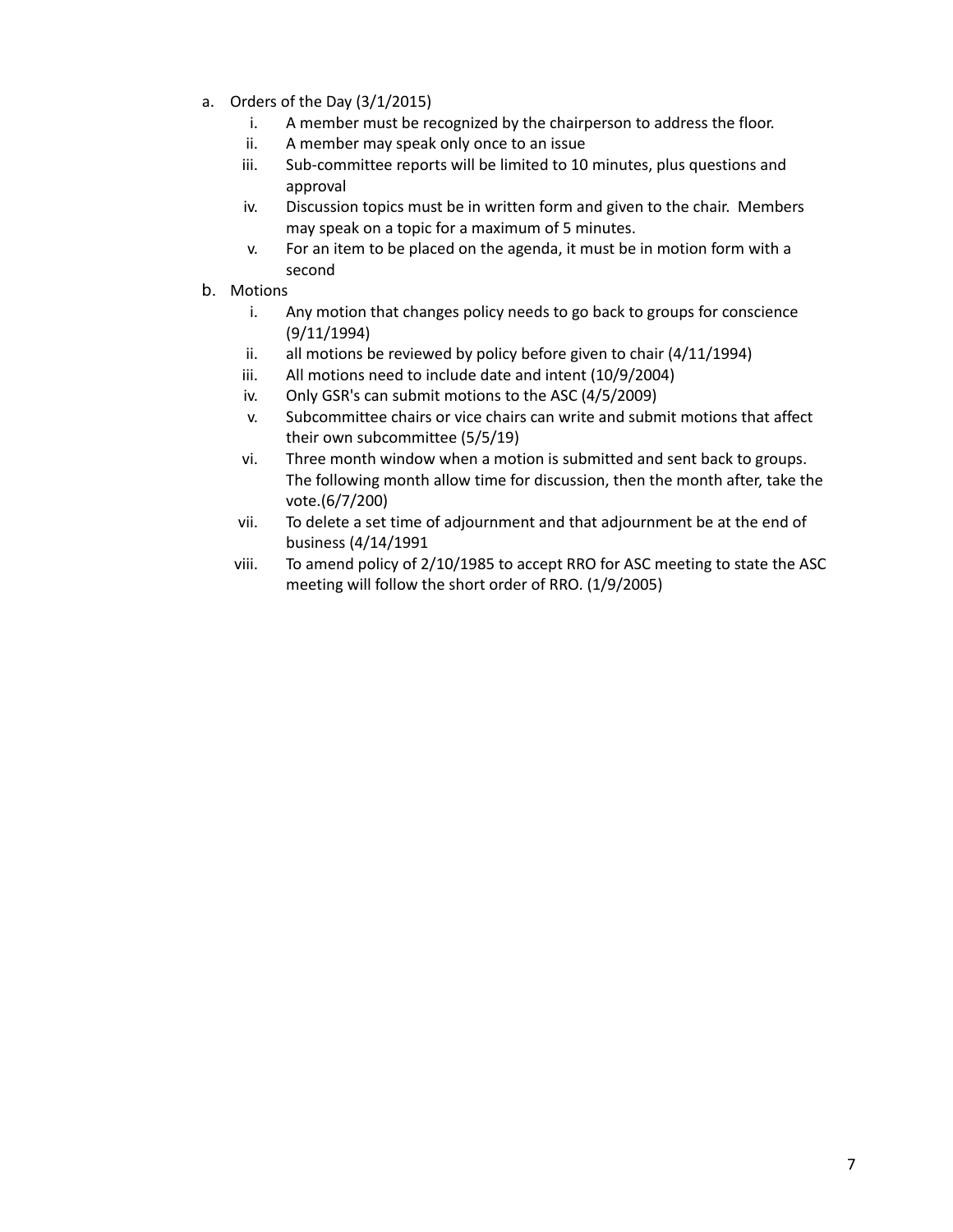# **CANA Administrative Committee**

This committee shall be comprised of the *Chairperson, Vice Chairperson, Treasurer, Vice Treasurer, Secretary, Vice Secretary, Regional Committee Member, and the Alternate Committee Member*.

Any persons elected may not hold any other chair or vice-chair position on the Area level during their time of service.

Any officer will be asked to resign if 2 ASC meetings are missed in a row, that vacant position shall be filled as soon as possible.

Elections for the Administrative Committee shall take place every December.

#### 1. **CHAIRPERSON**: one-year commitment

#### a. **Qualifications:**

- i. Suggested minimum of 2 years clean.
- ii. Working knowledge of the 12 steps, 12 traditions, and 12 concepts of service in NA.
- iii. Willingness and desire to fulfill the responsibilities of the position.

#### b. **Duties:**

- i. Arrange the ASC agenda for each meeting.
- ii. Preside over regular ASC meetings in an orderly fashion.
- iii. Co-signer of ASC bank accounts.
- iv. Assist Vice Chairperson in the coordination and liaison work between all sub-committees to assure cooperation of responsibilities
- v. May not vote on any and all matters except in the case of a tie.

#### 2. **VICE CHAIRPERSON**: two year commitment

#### a. **Qualifications:**

- i. Suggested minimum of 1 year clean.
- ii. Working knowledge of the 12 steps, 12 traditions, and 12 concepts of service in NA.
- iii. Willingness and desire to fulfill the responsibilities of the position.

#### b. **Duties:**

- i. Assume responsibilities of the Chairperson in their absence.
- ii. Co-signer of ASC bank accounts.
- iii. Act as the liaison between all Sub-committees, to assure cooperation of responsibilities.

#### 3. **SECRETARY:** one-year commitment

#### a. **Qualifications:**

- i. Suggested minimum of 1 year clean.
- ii. Working knowledge of the 12 steps, 12 traditions, and 12 concepts of service in NA.
- iii. Willingness and desire to fulfill the responsibilities of the position.

#### b. **Duties:**

- i. Record minutes of ASC meetings.
- ii. Distribute minutes no later than 2 weeks following each ASC meeting via mail to those who specifically requested the minutes to be mailed to them.
- iii. Minutes shall be posted on the website for all others to download within 1 week following each ASC meeting.
- iv. Call attendance at the beginning of each ASC meeting.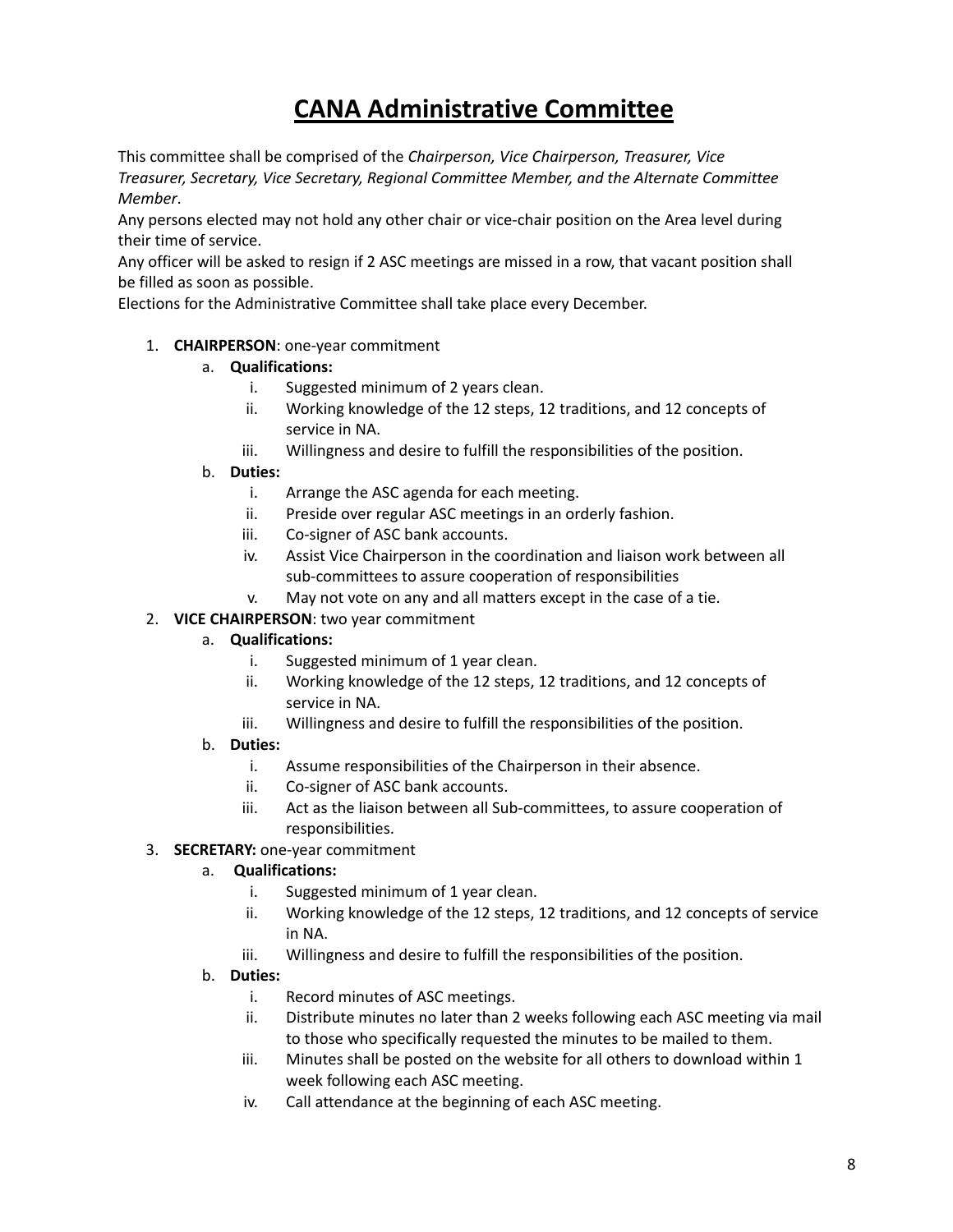- 4. **VICE SECRETARY:** two year commitment
	- a. **Qualifications:**
		- i. Suggested minimum of 6 months clean.
		- ii. Working knowledge of the 12 steps, 12 traditions, and 12 concepts of service in NA.
		- iii. Willingness and desire to fulfill the responsibilities of the position.
	- b. Duties:
		- i. Assume the responsibilities of the Secretary in their absence.
		- ii. Assist the Secretary in all the above duties.
- 5. **TREASURER:** one-year commitment
	- a. **Qualifications:**
		- i. Mandatory minimum of 3 years clean.
		- ii. Suggested prior bookkeeping experience.
		- iii. Working knowledge of 12 steps, 12 traditions, and 12 concepts of service in NA.
		- iv. Willingness and desire to fulfill the responsibilities of the position**.**

#### b. **Duties:**

- i. Act as custodian of the CANA bank accounts.
- ii. Keep a financial ledger.
- iii. Make sure all approved expenses are paid in a timely manner.
- iv. Receive donations from groups and be responsible for issuing receipts for monies received.
- v. Reconciling the Area checkbook to the bank statement every month (4/3/2013)
- vi. Co-signer of ASC bank accounts.
- 6. **VICE TREASURER:** two-year commitment

#### a. **Qualifications:**

- i. Mandatory minimum of 2 years clean.
- ii. Working knowledge of the 12 steps, 12 traditions, and 12 concepts of service in NA.
- iii. Willingness and desire to fulfill the responsibilities of the position.
- b. **Duties:**
	- i. Assume the responsibilities of the Treasurer in their absence.
	- ii. Assist the Treasurer in all the above duties.

#### 7. **REGIONAL COMMITTEE MEMBER (RCM):** one-year commitment

#### a. **Qualifications:**

- i. Suggested minimum of 2 years clean.
- ii. Working knowledge of the 12 steps, 12 traditions, and 12 concepts of service in NA.
- iii. Willingness and desire to fulfill the responsibilities of the position.

## b. **Duties**:

- i. Attend all MARC (Mid-Atlantic Regional Committee) and ASC meetings including the WSC Agenda Workshops.
- ii. Serve as a line of communication between CANA and MARNA.
- iii. Work closely with the Area Officers and Sub-committee
- iv. Representatives, and is a source of information/guidance in matters concerning the 12 traditions
- v. Responsible for issuing receipts for all monies received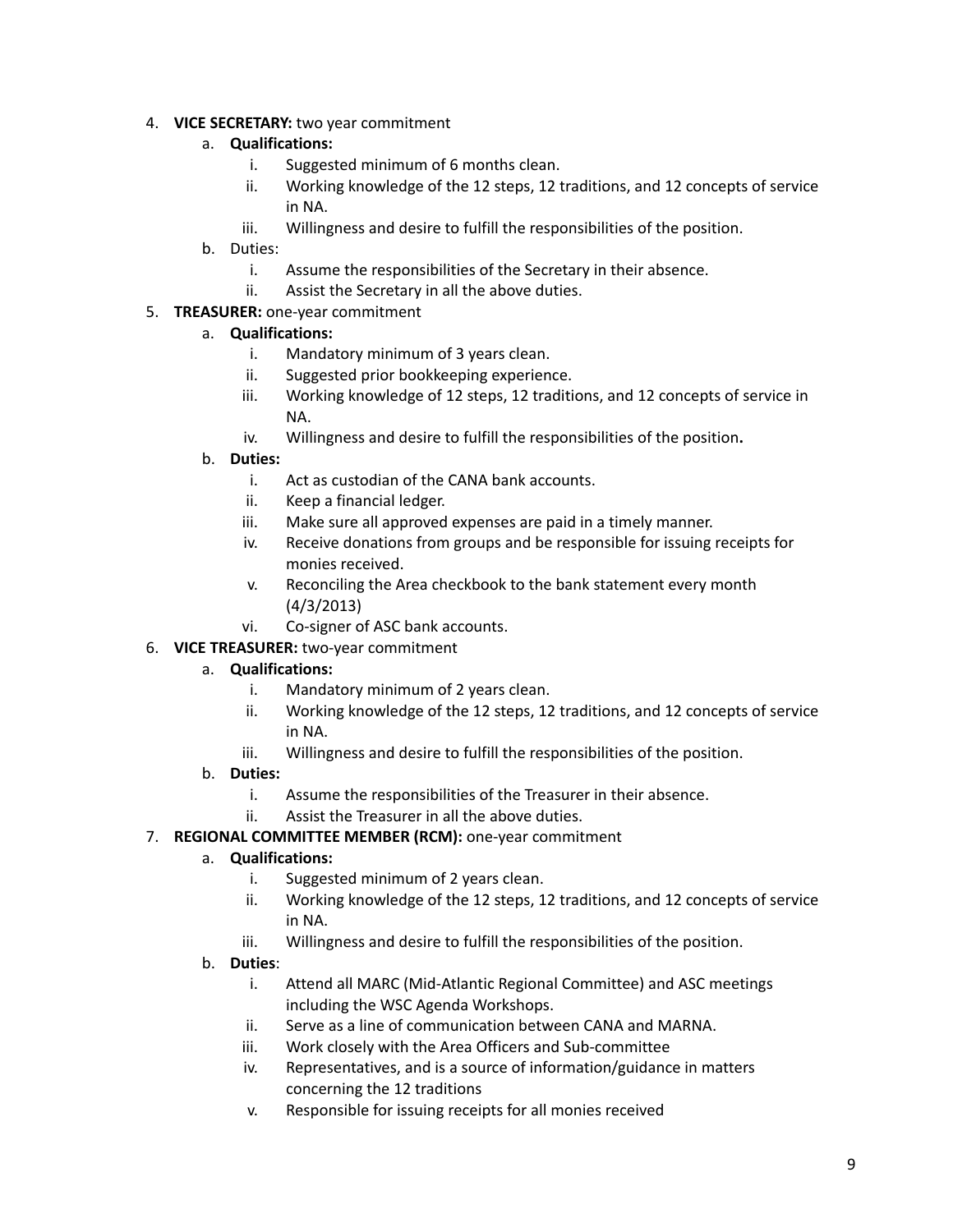## 8. **ALTERNATE REGIONAL COMMITTEE MEMBER:** two year commitment

#### a. **Qualifications:**

- i. Suggested minimum of 1 year clean.
- ii. Working knowledge of the 12 steps, 12 traditions, and 12 concepts of service in NA.
- iii. Willingness and desire to fulfill the responsibilities of the position.

#### b. **Duties:**

- i. Attend all MARC and ASC meetings including WSC Agenda Workshops.
- ii. Assist the RCM in all the above duties.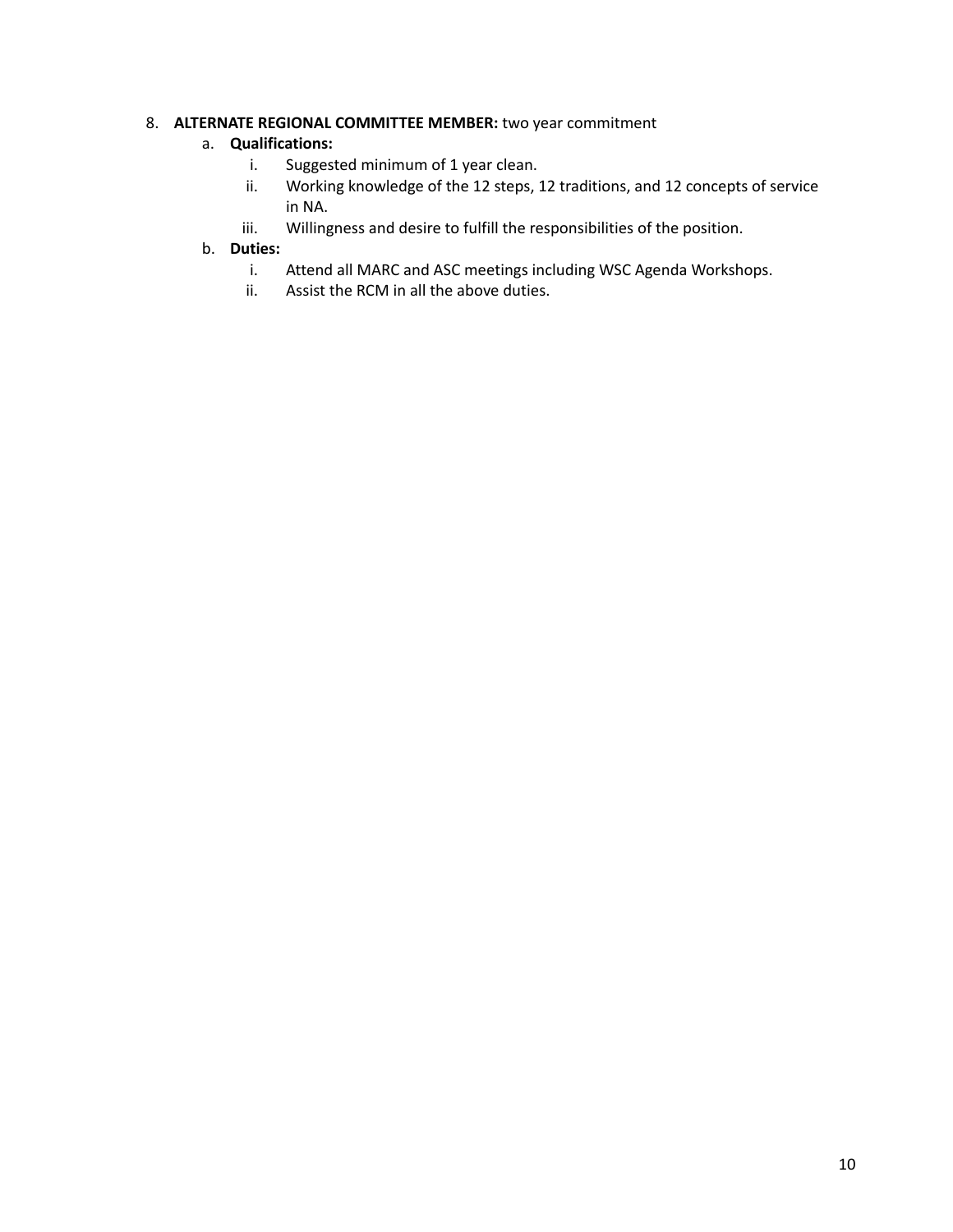# **Subcommittees**

# **Literature Sub-Committee**

- 1. **CHAIRPERSON**: one year commitment
	- a. Qualifications:
		- i. Willingness and desire to fulfill the responsibilities of the position
		- ii. A growing knowledge of the 12 steps, 12 traditions, and 12 concepts of service in NA
		- iii. A suggested 2 years clean, and a suggested 6 months of active Literature Sub-Committee service duties:
		- iv. Coordinates the activities of the CASNA Literature Sub-Committee
		- v. Maintains the literature inventory, and manages the literature orders for the groups and the area
		- vi. Responsible for making sure all receipts are filled out for each order and all monies are accounted for
		- vii. Oversees the quarterly production of the CANA meeting lists
- 2. **VICE CHAIRPERSON**: one year commitment
	- a. Qualifications:
		- i. Willingness and desire to fulfill the responsibilities of the position
		- ii. A growing knowledge of the 12 steps, 12 traditions, and 12 concepts of service in NA
		- iii. A suggested 1 year clean, and a suggested 6 months of active Literature Sub-Committee service
	- b. Duties:
		- i. Will assume the Chair position in the absence of the Chairperson
		- ii. Work with the Chairperson to maintain the smooth operation of the **Subcommittees**
		- iii. Help Chair fill literature orders, maintain literature inventory, and help account for all monies and receipts
		- iv. Will assume the Chair position after 1 year of service as Vice Chair, per elections

## **Literature Sub-Committee guidelines**

- 1. CALSC meets twice a month, with one of these to be  $\frac{1}{2}$  hour prior to the 12:30 start of literature sales.
- 2. Each meeting should include agenda and be reported to area at the ASC
- 3. That the LSC keep in contact with the following:
	- a. CASC
	- b. Regional LSC
	- c. World LSC
	- d. World Service Office
- 4. That LSC do its best to keep CAS up to date on current literature matters
- 5. The LSC cannot extend credit to any entity without the written approval from the CASC conscience
- 6. That the LSC adds 9% to the cost of literature to fund the making of meeting lists each Quarter. With increases reported to the ASC as they arise
- 7. That the LSC sell literature to all CA subcommittees at cost
- 8. That the CALSC sell literature to groups and/or individuals outside of CA at group pricing
- 9. That the LSC will give receipts for all transactions
- 10. To purchase literature from the LSC an order form must be filled out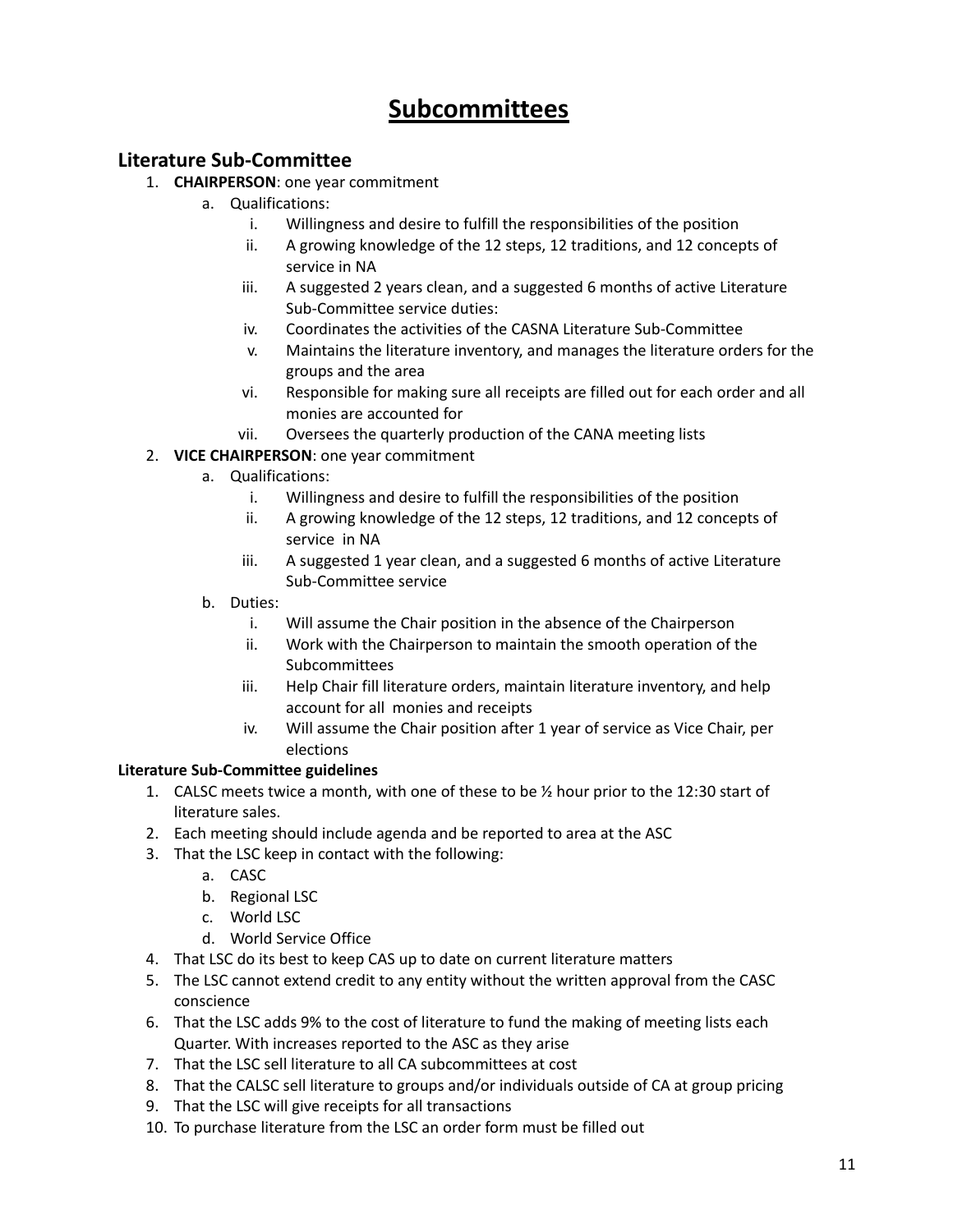- 11. Due to price changes only the current order form will be accepted for literature orders
- 12. LSC will accept order forms between 12:30-1:30 so all members can participate in the ASC meeting from the start
	- a. GSR or group member picking up orders need to check their order for accuracy so any discrepancy can be resolved in an efficient manner
	- b. That the LSC keep specified quantities on hand:
		- i. That all large booklets be purchased by LSC at discounted rates for bulk orders (example bundles of 100). These should only be purchased by the LSC in those quantities
		- ii. Quantities Referenced in chart below

| Basic Text (Hardback)          | 50  | <b>Key Chips</b>              |        |
|--------------------------------|-----|-------------------------------|--------|
| <b>Basic Text (Softback)</b>   | 15  | White                         | 50     |
| Just for Today (softback)      | 25  | Orange                        | 50     |
| It works How and Why(Hardback) | 25  | Green                         | 50     |
| It works How and Why(Softback) | 15  | Red                           | 50     |
| N.A. Step Guide                | 25  | Blue                          | 50     |
| I.P.'s(all)                    | 200 | Yellow                        | 50     |
| Key Tags                       |     | Moon Glow                     | 50     |
| White                          | 400 | Gray                          | 50     |
| Orange                         | 200 | <b>Black</b>                  | 50     |
| Green                          | 200 | <b>Medallions</b>             |        |
|                                |     |                               | 10     |
| Red                            | 200 | Year One through 15           | each   |
| Blue                           | 200 | Year 16 through 30            | 5 each |
| Yellow                         | 200 | Year 31 through 40            | 2 each |
| Moon Glow                      | 200 | Group Reading Cards(set of 7) | 5      |
| Gray                           | 200 | Service Handbooks             | 2      |
| <b>Black</b>                   | 200 | <b>Wallet Reading Cards</b>   | 15     |
|                                |     | All other literature          | 1 each |

- 13. That the LSC update meeting lists quarterly, with new printings available at ASC meetings on the following months: January, April, July and October
- 14. Changes to meetings need to be submitted to LSC no later than the close of business of ASC meeting prior to the new print month
- 15. Meeting lists will be given out, at the start of each quarter, with each literature or as requested and only as requested. This is so we do not waste NA resources
- 16. Groups will receive 30ct meeting list bundles and H&I will receive 15ct. meeting list bundles per commitment as needed
- 17. New groups must request a starter kit from ASC. The LSC does not have the authority to approve/disapprove starter kit
- 18. All new groups that come to Area and request a starter kit shall receive one from the Literature committee.
- 19. New group starter kit The group booklet (revised), 2 each IP#1, IP#5, IP#6, IP#7, IP#8, IP#9, IP#11, IP#12, IP#13, IP#14, IP#16, IP#19, IP#22, IP#25 and group readings (set of 7)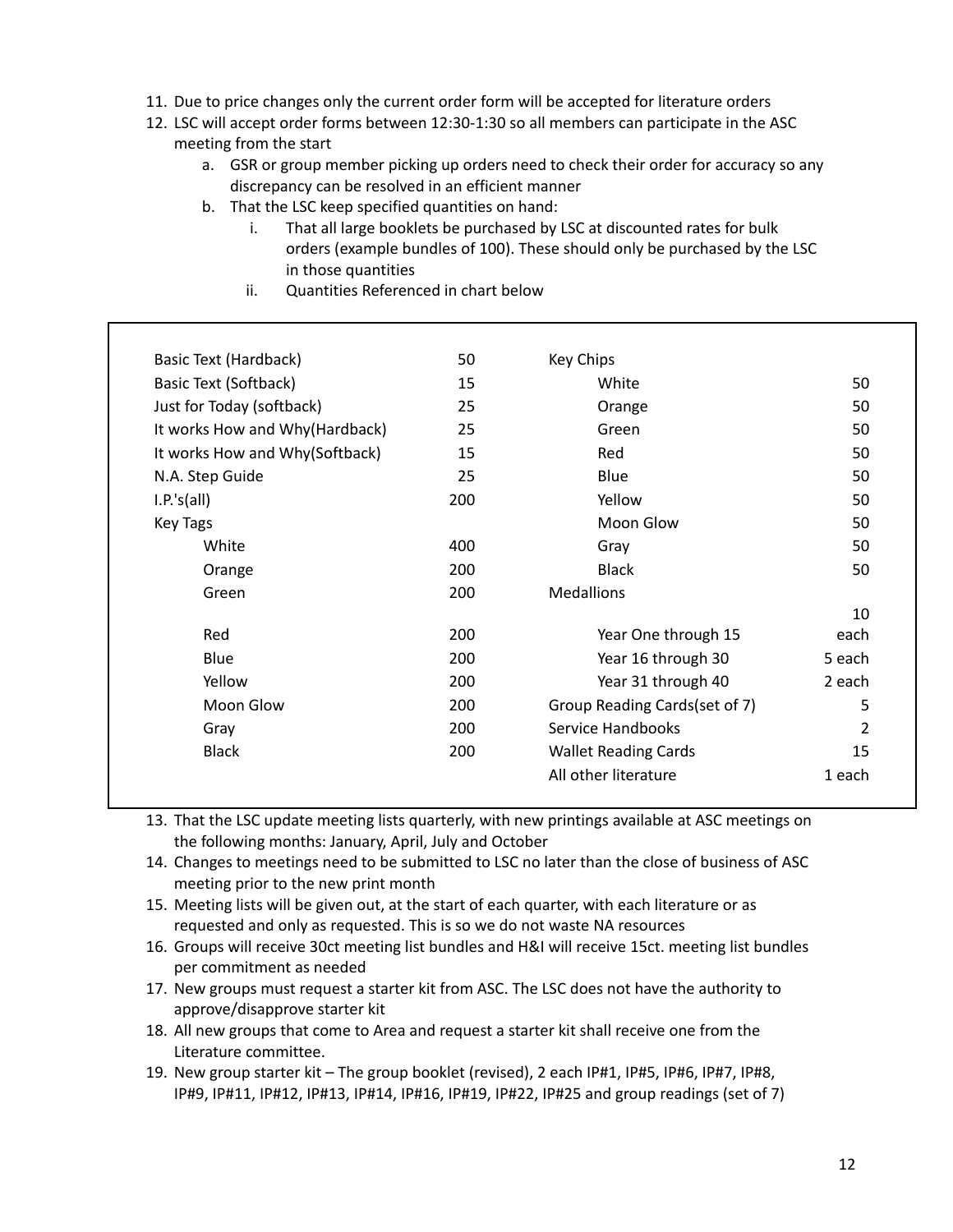- 20. All new meetings or changes of locations for existing home groups must first be Recognized by the PR subcommittee/CASNA prior to being placed on the meeting list and receiving a starter kit from CASNA
- 21. Establish Literature prudent reserve of \$100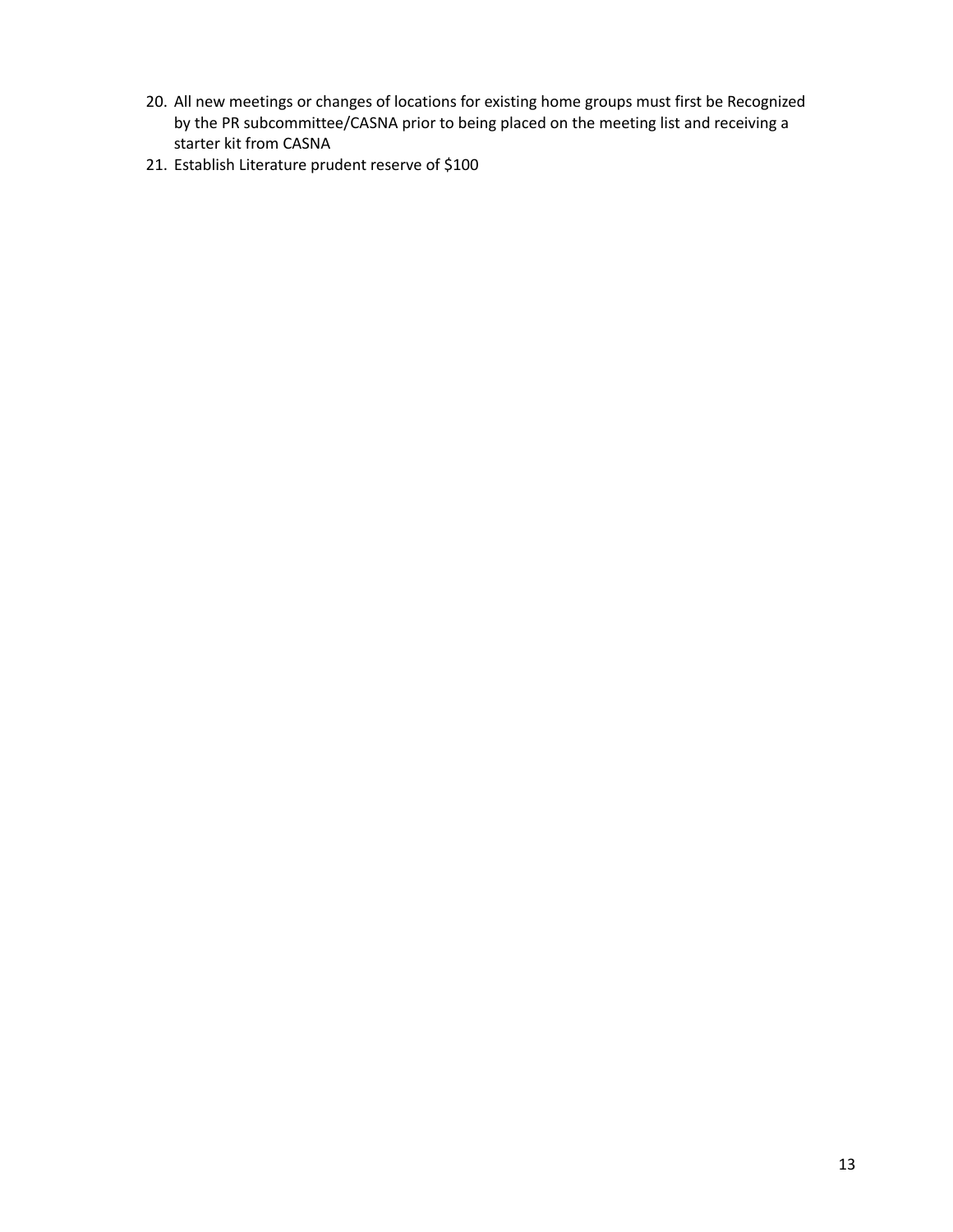# **H&I Guidelines**

**Definition:** Our primary purpose is to carry a clear NA message of hope and freedom. No Addict seeking recovery need die from the horrors of addiction and can stay clean one day at a time and learn to live a new way in the rooms of NA. The hospitals and Institutions Subcommittee of the Capital Area Service Committee is comprised of members of Narcotics Anonymous whose purpose is to carry the message of

Recovery to addicts in hospitals and institutions who have restricted or limited access to Regularly attend outside NA meetings.

This committee is a subcommittee of the Capital Area Service Committee of Narcotics Anonymous, and is directly responsible to that committee

#### **Responsibilities and Functions of the H&I subcommittee:**

- 1. To orient new H&I subcommittee members, or anyone interested in sharing at a presentation on the many aspects of H&I service work
- 2. To make literature available to the facilities where H&I meetings are held within the area, when financially feasible.
- 3. To be directly responsible to the CASNA ASC regarding all aspects of the H&I subcommittee business on an ongoing monthly basis.
- 4. To maintain an updated current detailed list of all facilities actively served by the subcommittee. This list should contain for each facility:
	- a. The name and phone number of the inside contact (volunteer coordinator or director)
	- b. Specific relevant requirements and restrictions
	- c. The name and phone number of the current CASNA H&I panel leader assigned to that facility
- 5. To maintain an updated current detailed list of all active sub-committee officers, panel leaders and members. This list should contain:
	- a. Their name
	- b. Their phone number
	- c. Their position
	- d. The facility they serve if applicable

#### **Officers**:

- 1. The officers of this subcommittee shall be made up of a chairperson, a vice chairperson, a secretary, a vice secretary and a literature coordinator. The H&I committee's officers are to be elected by majority vote of the committee at large, except for the chairperson and the vice chairperson who are elected by the area service committee
- 2. In the event the chairperson is not able to fulfill the responsibilities or resigns, the vice chair shall automatically assume the responsibilities of chair until the area service committee elects a new chairperson
- 3. If the vice chairperson cannot or will not act as H&I chairperson, the committee will nominate and elect from within its members and acting H&I chairperson until the ASC fills the position
- 4. Any officer of member of the H&I committee is automatically disqualified from further H&I activity upon relapse
- 5. A committee officer shall be removed after missing 3 consecutive regularly scheduled H&I business meetings

#### **General Information:**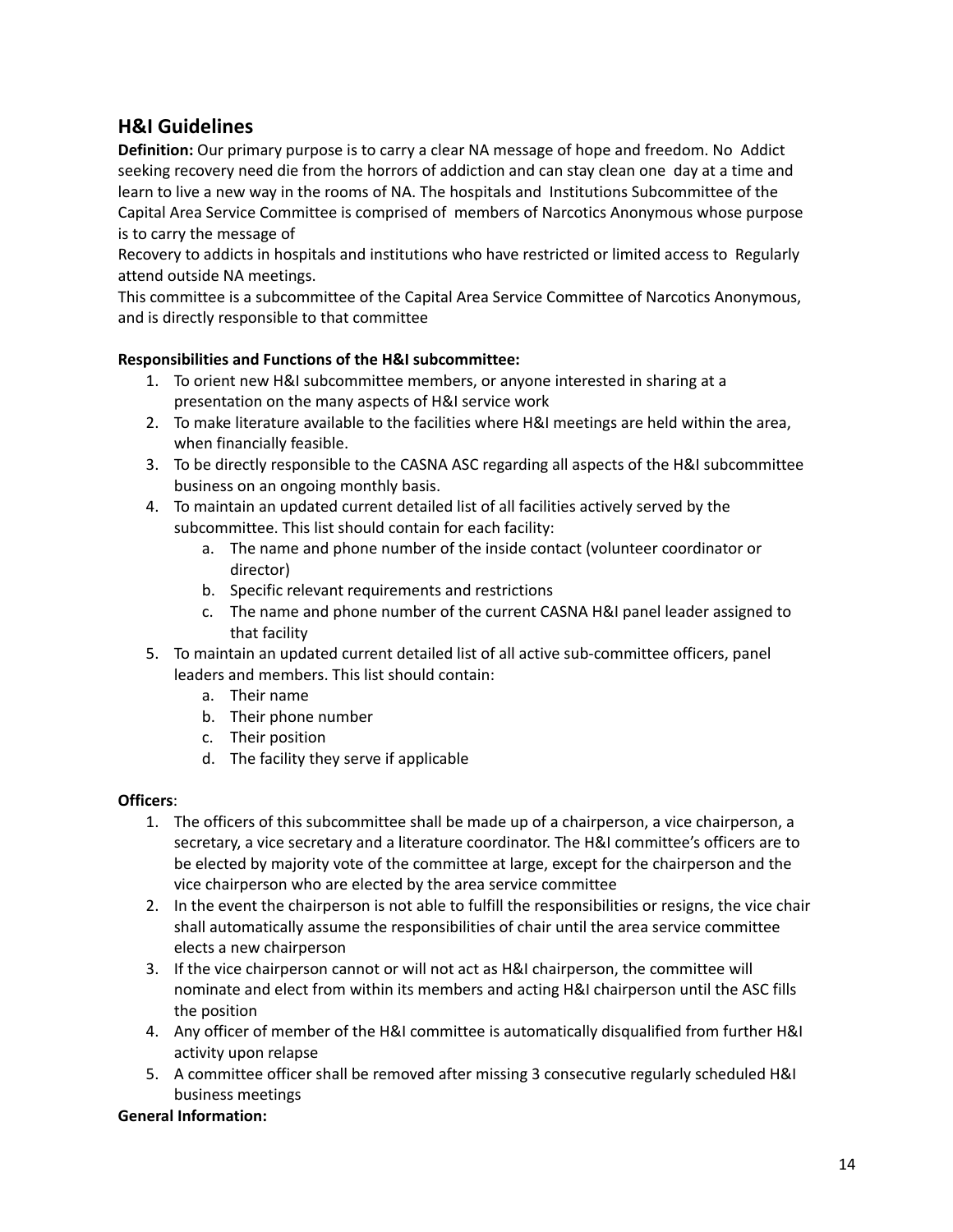- 1. Any member of the H&I committee is automatically disqualified from further H&I activity upon relapse, but may again become eligible when he or she can conform to the requirements set forth herein. Being clean for the purpose of this H&I committee shall be construed as freedom for the use of any mood or mind-altering substance.
- 2. Any member not conforming to the foregoing requirements or to any other which might be added later or who refuses to abide by the rules and regulations of the facility being served shall automatically be relieved of any H&I committee assignments previously granted.
- 3. No Narcotics Anonymous meeting regularly conducted under the auspices of this committee shall be held in any institution, except under the direct supervision of the H&I committee or delegated leader specifically appointed by them. For each facility actively being served, a specific member should be assigned as the CASNA H&I panel leader. All H&I presentations for that facility should be conducted by the panel leader or panel coordinator. In the event this is not possible, the chair or vice chair should be notified.
- 4. All requirements and restrictions pertaining to each facility should be strictly upheld by all CANSA H&I officers, panel leaders, members and speakers
- 5. No H&I member will involve themselves with any activity at the facility that our committee serves, to avoid possible conflict and damage to our relationship with the facility. NA is not affiliated with any facility and must carry a clear NA message or recovery and refrain from commenting about the facility or its program.
- 6. Narcotics Anonymous case histories, life stories and/or NA principles of NA general information are to be the only topics of any Narcotics Anonymous presentation conducted within all institutions served by this committee. All H&I speakers must strictly comply with this regulation, confining their talks solely to the spiritual principles of NA
- 7. Failure to comply with the foregoing regulations shall be sufficient grounds to be dropped from H&I committee membership, when agreed upon by the H&I committee
- 8. If a controversy arises with an H&I member or panel participant, it is the responsibility of the H&I chair to first communicate with the facility to explore the controversy and then call a meeting of the H&I subcommittee as soon as possible. It is suggested that you bring together as many members as possible to give you input and direction on how to handle the situation. Remember, members of the subcommittee come first
- 9. Although our primary purpose is to share our experience, strength and hope, we strongly believe it is important to get the clients of the facility involved with the NA meeting through reading, sharing, etc. We do this by allowing time for them to share. We encourage personal contact be established with the clients, men with men and women with women, within the rules and regulations of the facility
- 10. Carry the message, the basic text, not the mess, read from it and refer to it during the presentation
- 11. A well rounded message is presented by more than the person attending. Call someone and ask them to help you carry the message. It is suggested that a panel of two to five members attend the presentation wherever possible.
- 12. People seeking to share at facilities need to have worked through their problems sufficiently and not engage in behaviors that are prone to jeopardize the recovery of the clients, either by setting poor examples as recovering role models, or by soliciting involvement with clients in behaviors dangerous to their recovery.
- 13. Remember, facilities reserve the option of denying admission based on their discretion in these areas.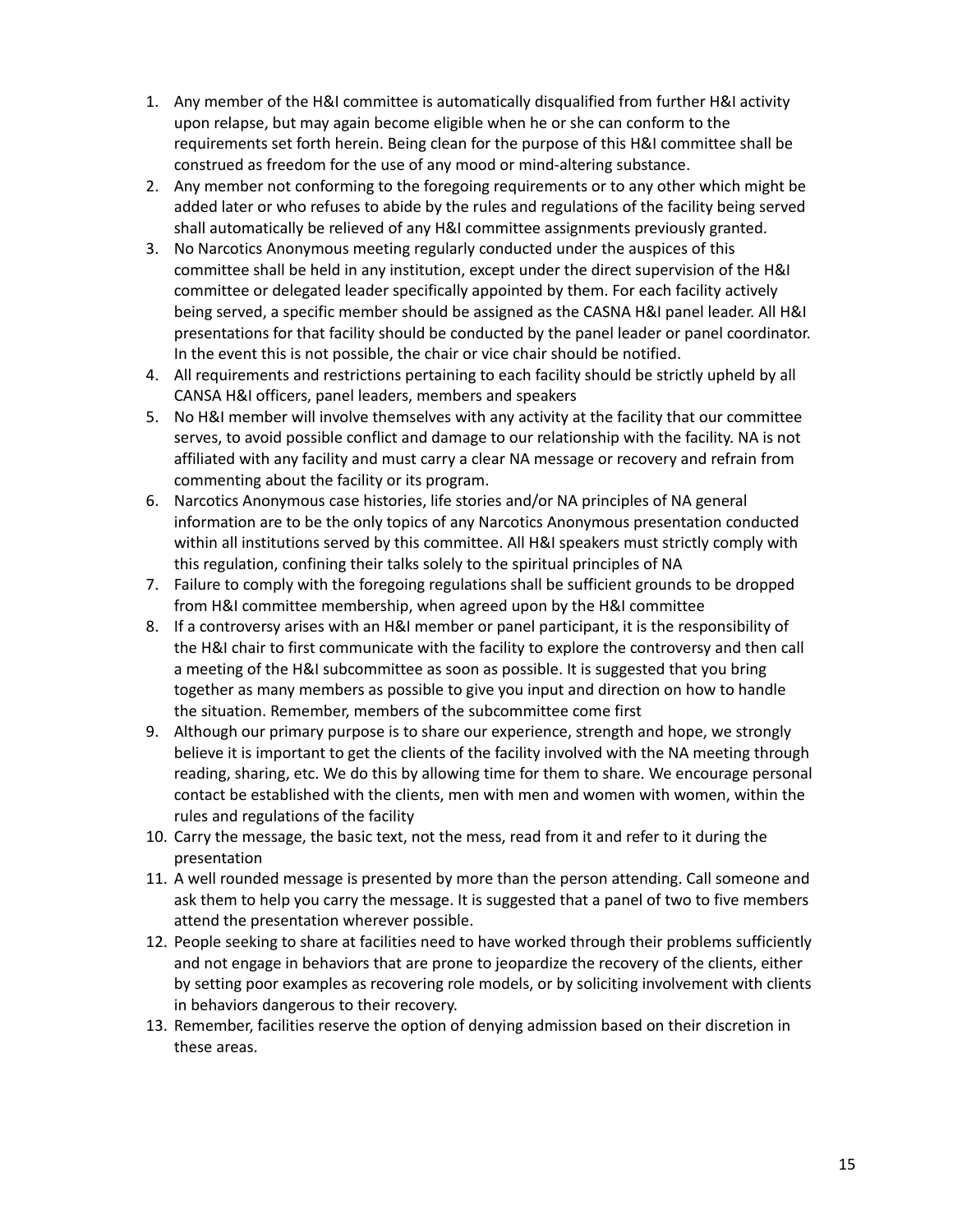#### **Qualifications and Duties of Trusted Servants:**

Learning to help others is a benefit of the Narcotics Anonymous Program. Remarkably, working the Twelve Steps guides us from humiliation and despair to acting as instruments of our Higher Power. We are given the ability to help a fellow addict when no one else can. We see it happening among us every day. This miraculous turnabout is evidence of spiritual awakening. We share from our own personal experience what it has been like for us. The temptation to give advice is great; but when we do so we lose the respect of the newcomer. This clouds our message. A simple, honest message of recovery from addiction rings true.

Basic Text pp. 49-50

#### **Suggestions: H&I Chair**

- 1. Although the facility may think it needs attention now, I should allow everything to happen in God's time. People should show up when scheduled. I should receive communication when promised. My concept is only a very small part of the picture. Trust that God is in control and everything happens for a reason.
- 2. I am only a trusted servant, I am not in charge! The sub-committee, which was formed by ASC, was formed by the groups and the group was formed by individual members. I represent individual members of NA. All decisions should be made by vote of the subcommittee. When needed decisions should be made by each individual group through GSR's at area service. Remember, God's time, not mine.
- 3. The main purpose of the Hospitals and Institutions subcommittee is to carry the NA message to the addict who still suffers. We represent Narcotics Anonymous as we enter and communicate with the facilities. We represent NA in our community.
- 4. It is very important to keep our personalities aside and focus on the inmate sitting in the institution or halfway house, the adolescent, with their whole life ahead of them and the suffering addict trying to change and live.
- 5. Deal with everyone on a personal basis, whether it be a facility director or staff member, an addict helping to carry the message, a newcomer or an addict still suffering. Take a personal interest and listen. Remember, it is better to understand than to be understood. Fulfill all commitments no matter how small wherever possible. Be responsible enough to return all calls. Be the example.
- 6. Carry the message of hope. Keep updated meeting lists from different areas in all facilities. Allow the still suffering addict to know we care about them and will be there for them when they leave the facility. Remember, hope not illusion. Allow them to know the daily commitment we make to stay clean
- 7. Be open to new ideas. I am a newcomer to this way of life. If you think something is controversial, introduce it early and allow people time to process it before asking for a decision. Communicate with other H&I chairs to find out how their areas run. Always seek out old timers, inevitably, they have already gone through what we are going through.
- 8. If a controversy arises with an H&I member or panel participant, it is the responsibility of the H&I chair to first communicate with the facility to explore the controversy and then call a meeting of the H&I subcommittee as soon as possible. It is suggested that you bring together as many members as possible to give you input and direction on how to handle the situation. Remember, members of the subcommittee first.

#### **H&I Subcommittee**

- 1. **H&I Chairperson:** one year commitment
	- a. Qualifications:
		- i. Willingness and desire to fulfill the responsibilities of the position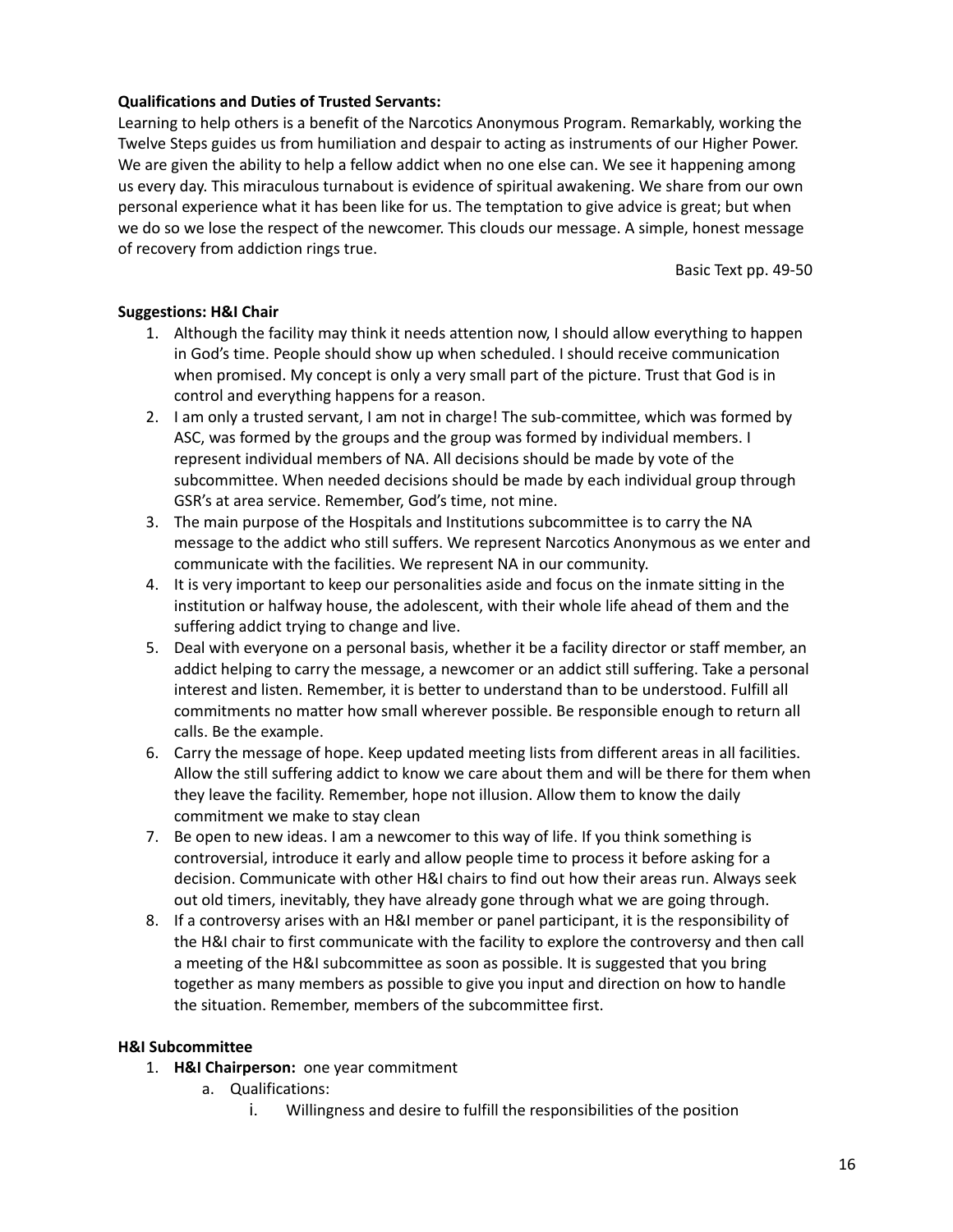- ii. A growing knowledge of the 12 steps, 12 traditions and 12 concepts of service in NA
- b. Clean time requirements: Suggested 2 years clean, 6 months active in H&I work
- c. Responsibilities:
	- i. Coordinates the activities of the CASNA H&I subcommittee
	- ii. Oversees the monthly H&I business meetings
	- iii. To maintain communication with the officers of the sub-committee, the panel coordinator, panel leaders and, when appropriate, the facilities.
	- iv. To represent the H&I subcommittee at capital area service, mid Atlantic regional service and communicate with Word Service committee H&I
	- v. To mediate all meetings of the H&I subcommittee with a general understanding of parliamentary procedure
	- vi. To arbitrate any and all disputes
	- vii. Maintains subcommittee archives in conjunction with the H&I secretary position
- 2. **H&I Vice Chairperson:** one year commitment
	- a. Qualifications:
		- i. Willingness and desire to fulfill the responsibilities of the position
		- ii. A growing knowledge of the 12 steps, 12 traditions and 12 concepts of service in NA
	- b. Clean time requirements: Suggested 1 years clean, 6 months active in H&I work
	- c. Responsibilities:
		- i. To assume the chair position in the absence of the chairperson
		- ii. Work with the chairperson to maintain the smooth operation of the subcommittee
		- iii. Updates volunteer lists of people who want to serve on H&I subcommittee
		- iv. To share responsibilities of the Chair (going to facilities, assisting with panels, presentations, etc.)
		- v. Will assume responsibilities of literature coordinator should he/she is unable to fulfill obligations
		- vi. To assist the panel coordinator with the detailed facility list maintenance
- 3. **H & I Secretary:** one year commitment
	- a. Qualifications:
		- i. Willingness and desire to fulfill the responsibilities of the position
		- ii. A growing knowledge of the 12 steps, 12 traditions and 12 concepts of service in NA
		- iii. Must have some basic clerical skills. Regular access to a computer is suggested
	- b. Clean time requirements: Suggested 1 year
	- c. Responsibilities:
		- i. Works with chairperson to maintain smooth operation of subcommittee
		- ii. Attends all subcommittee meetings
		- iii. To maintain communication with the panel coordinator for facility reports on a monthly basis for purpose of compiling report for area
		- iv. Is primary responsible for maintaining a detailed subcommittee member list along with the help of the chair and vice chair
		- v. To record minutes of all H&I meetings
		- vi. Maintains subcommittee archives in conjunction with the chairperson
- 4. **Vice Secretary:** one year commitment
	- a. Qualifications: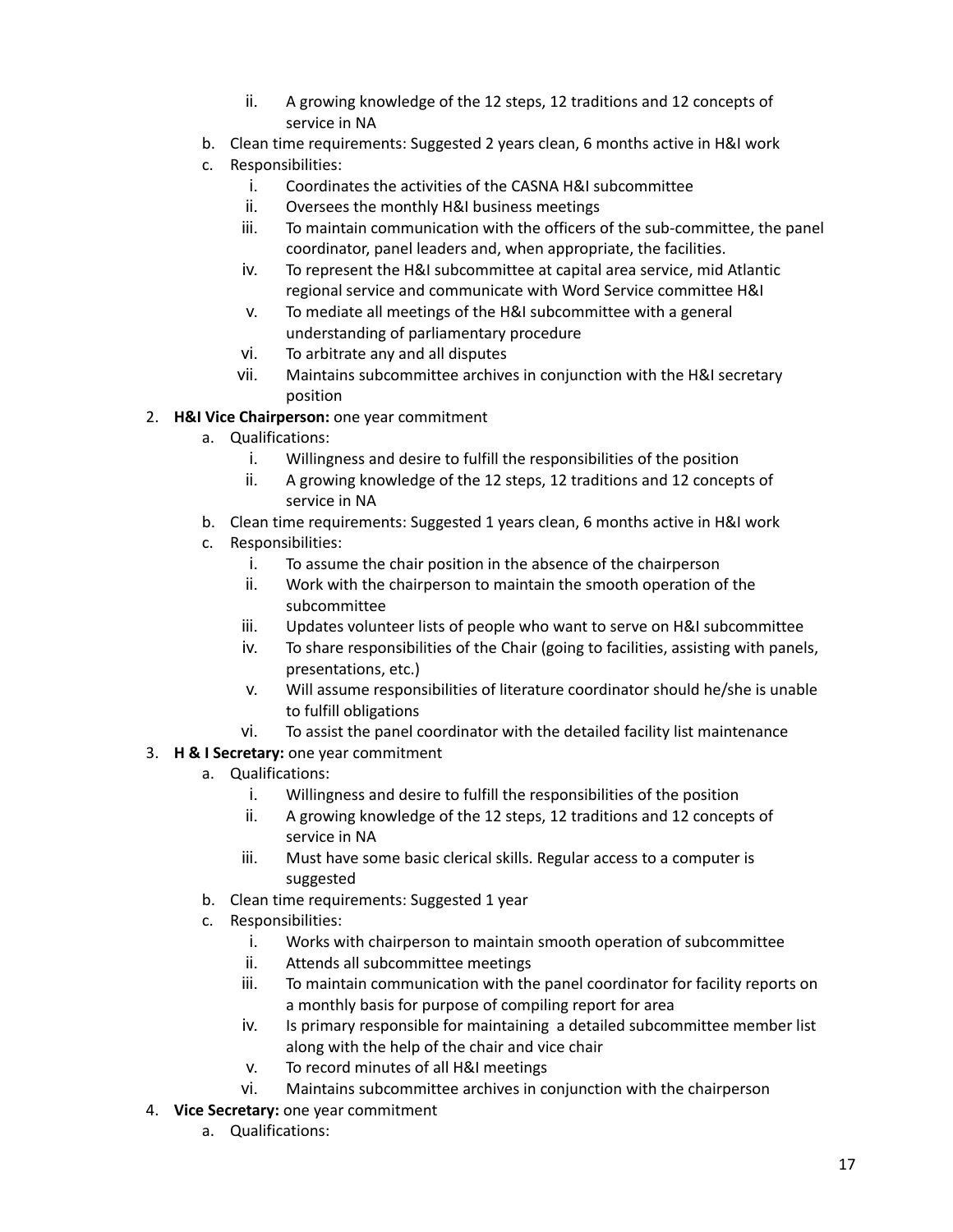- i. Willingness and desire to fulfill the responsibilities of the position
- ii. A growing knowledge of the 12 steps, 12 traditions and 12 concepts of service in NA
- iii. Must have some basic clerical skills
- b. Clean time requirements: 9-12 months suggested
- c. Responsibilities:
	- i. To work with secretary to insure smooth operation of H&I subcommittee
	- ii. Shares secretarial duties
	- iii. Fills in when secretary is unavailable
	- iv. Responsible for taking minutes along with secretary
- 5. **Literature Coordinator**: one year commitment
	- a. Qualifications:
		- i. Willingness and desire to fulfill the responsibilities of the position
		- ii. A growing knowledge of the 12 steps, 12 traditions and 12 concepts of service in NA Clean time requirements: 9-12 months (suggested)
	- b. Responsibilities:
		- i. Fills literature and meeting list orders from panel leaders (contact people) for each facility
		- ii. Obtains H&I monthly literature allocation to purchase literature from capital area literature subcommittee
		- iii. Records and reports at H&I subcommittee meeting on monthly purchases and distribution of literature
		- iv. Coordinates his/her responsibilities with chairperson so that each facility's literature is distributed adequately

#### 6. **Panel Coordinator**

- a. Clean time requirement: 1 year continuous clean time, plus at least 6 months involvement in the area H&I subcommittee
- b. Responsibilities:
	- i. Instructs panel leaders(s)/contact persons(s) in facilities requirements, regulations and general rules covering H&I meetings/presentations
	- ii. Maintains regular contact with the panel leaders(s) / contact persons
	- iii. Keeps an open line of communication with the facility
	- iv. Calls upon the officers and general subcommittee membership for any necessary assistance
	- v. Reports to the H&I subcommittee at the monthly meeting any problems
	- vi. Primarily responsible for maintaining a detailed facility list, as described above in responsibilities of functions of this H&I subcommittee, along with the help of the vice chair and secretary.

#### 7. **Panel Leader / Panel Member**

- a. Clean time requirement:
	- i. Panel leader I year
	- ii. Panel member 6 months
- b. Qualifications:
	- i. Willingness and desire to fulfill the responsibilities of the position
	- ii. A growing knowledge of the 12 steps, 12 traditions and 12 concepts of service in NA
	- iii. Be open and willing to work with existing contact persons and to learn H&I guidelines and policies
- c. Responsibilities: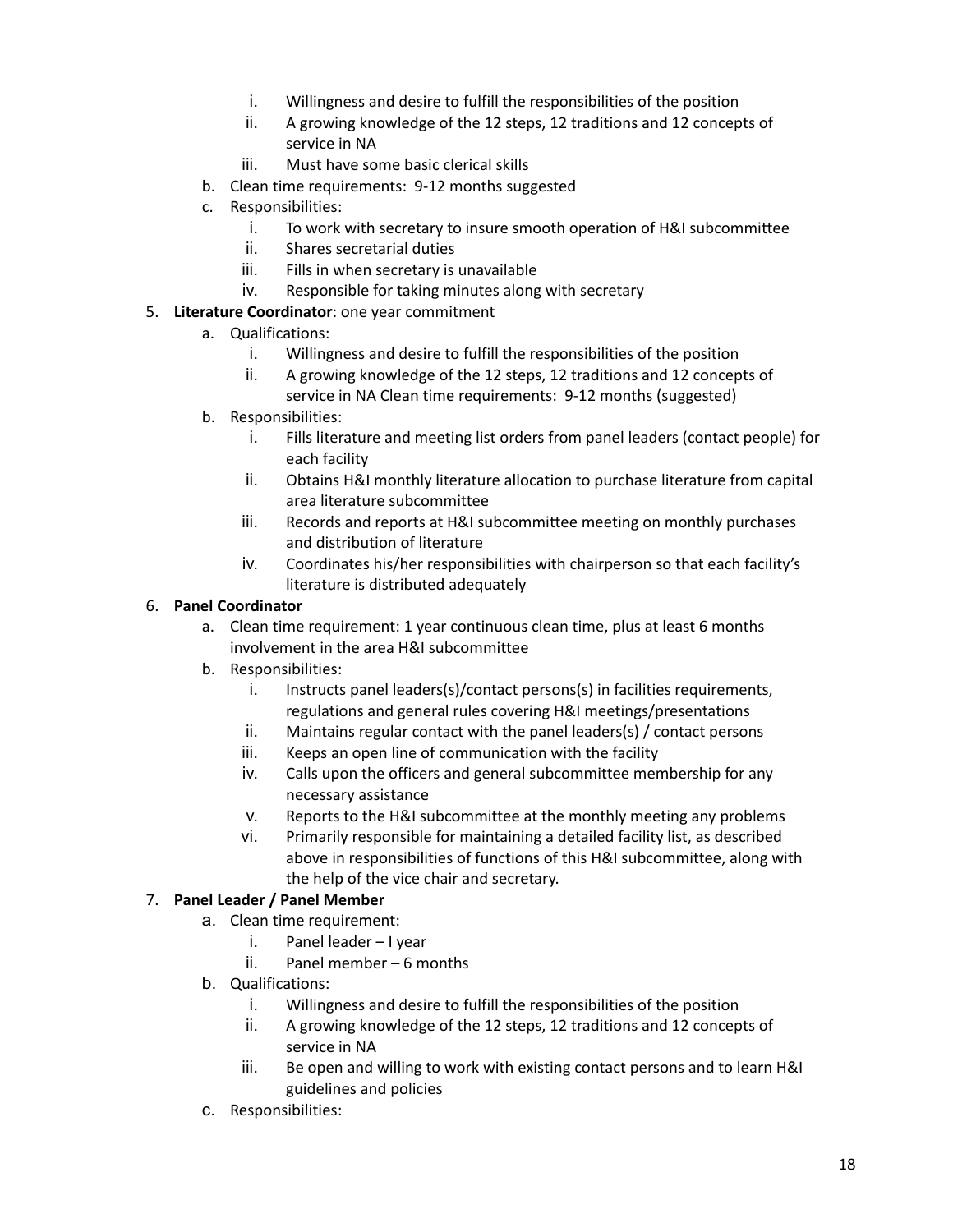- i. To attend each presentation for their assigned facility, as state above in general information, item 3
- ii. To obtain literature from the literature co-coordinator for the facility that you are committed to
- iii. To qualify guest speakers (see attached) and orient them on facilities, H&I questionnaire, rules and H&I presentation
- iv. If someone is war-storying, contact persons reserve the right, at their discretion to cut them off
- v. If anyone is disruptive to the meeting (abusive language, loud attitude, etc.) the contact person reserves the right to ask them to leave
- vi. Any resident attending in house H&I presentation that becomes disruptive, contact person should then immediately contact staff member for resolution
- vii. They are to maintain a link of communication, keeping the H & I panel coordinator aware of any problems that affect the meeting. Panel leaders should have regular communication with the facilities into which they take H&I presentation
- viii. To attend H&I subcommittee meetings regularly
- ix. Facility report to be submitted to panel coordinator at each CASNA H&I subcommittee meeting
- x. Due to the limited time and nature of most meetings, it is the panel leader's responsibility to inform those attending from H&I that we are there to carry the message of recovery and what NA has done for us rather than to glorify our past usage.

#### **Addendum I – H&I questionnaire**

- 1. How much clean time do you have?
- 2. Is Narcotics Anonymous your primary source of recovery?
- 3. Do you know the difference between H&I meeting and a regular NA meeting?
- 4. Are you aware of the H&I handbook?
- 5. Are you aware of certain dos and don'ts for H&I meetings?
- 6. Are you willing to attend an H&I committee meeting to see how our committee functions and to get a better understanding of what H&I is all about?
- 7. Before you share at an H&I meeting, would you be willing to sit in on and H&I meeting as an observer?
- 8. Do you have a desire to carry the NA message to the addict who still suffers/
- 9. Since H&I primarily deals with newcomers, do you have a sponsor, home group and a working knowledge of the 12 steps and 12 traditions of Narcotics Anonymous?
- 10. Are you comfortable with sharing on topics in question 9 above?
- 11. Do you have an interest in H&I work?
- 12. Do you have any preference on which H & I commitment you take? For example, would you prefer to go to a rehab center, halfway house or one of the jails to carry the NA message?
- 13. What is your primary purpose for attending the H&I presentation?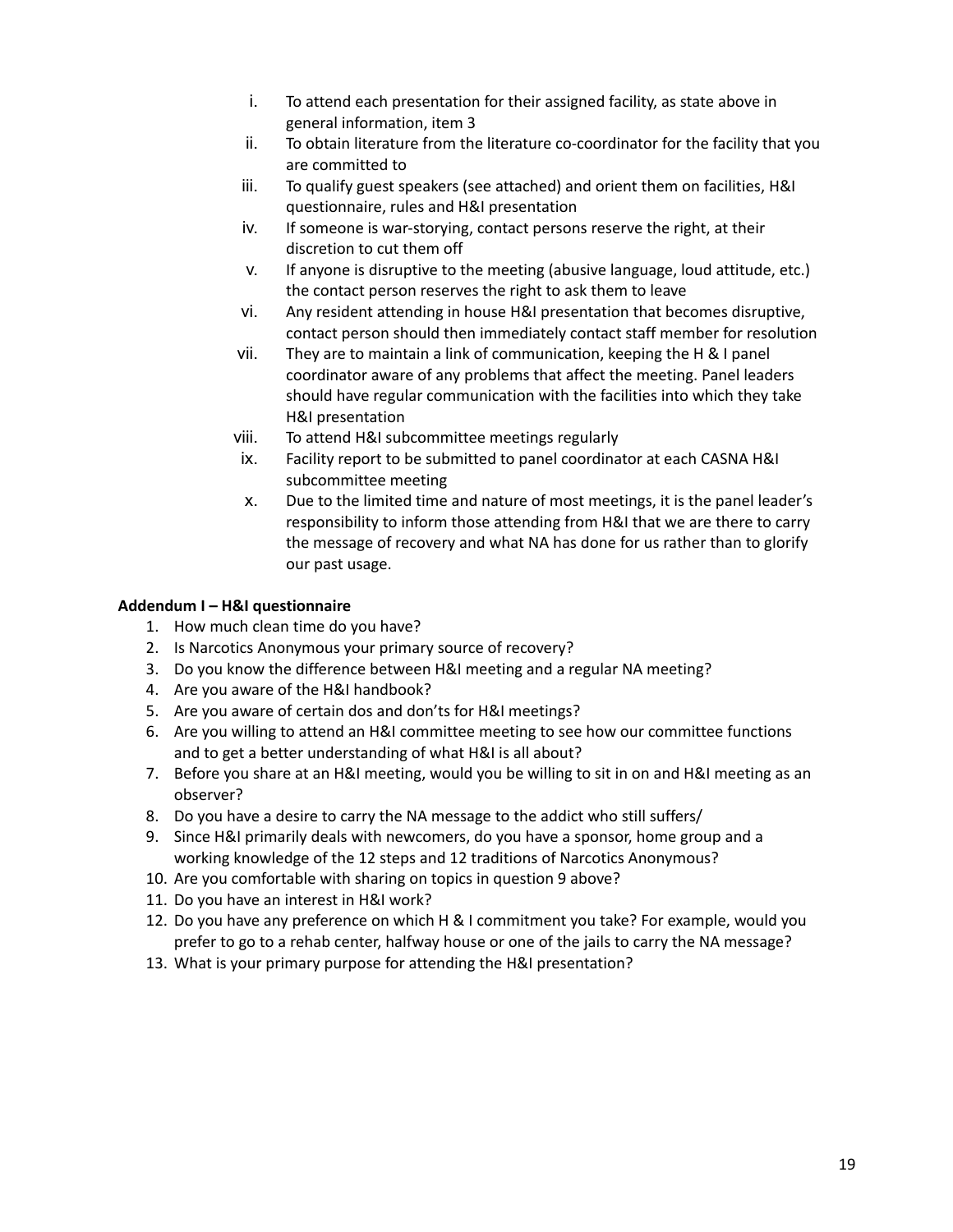#### **Capital Area Service H&I subcommittee typical agenda**

Moment of silence for the still suffering addict Opening prayer Read 12 concepts Take attendance Budget report (chairperson) Facilities with problems report Literature report (literature person) Old business New business Closing prayer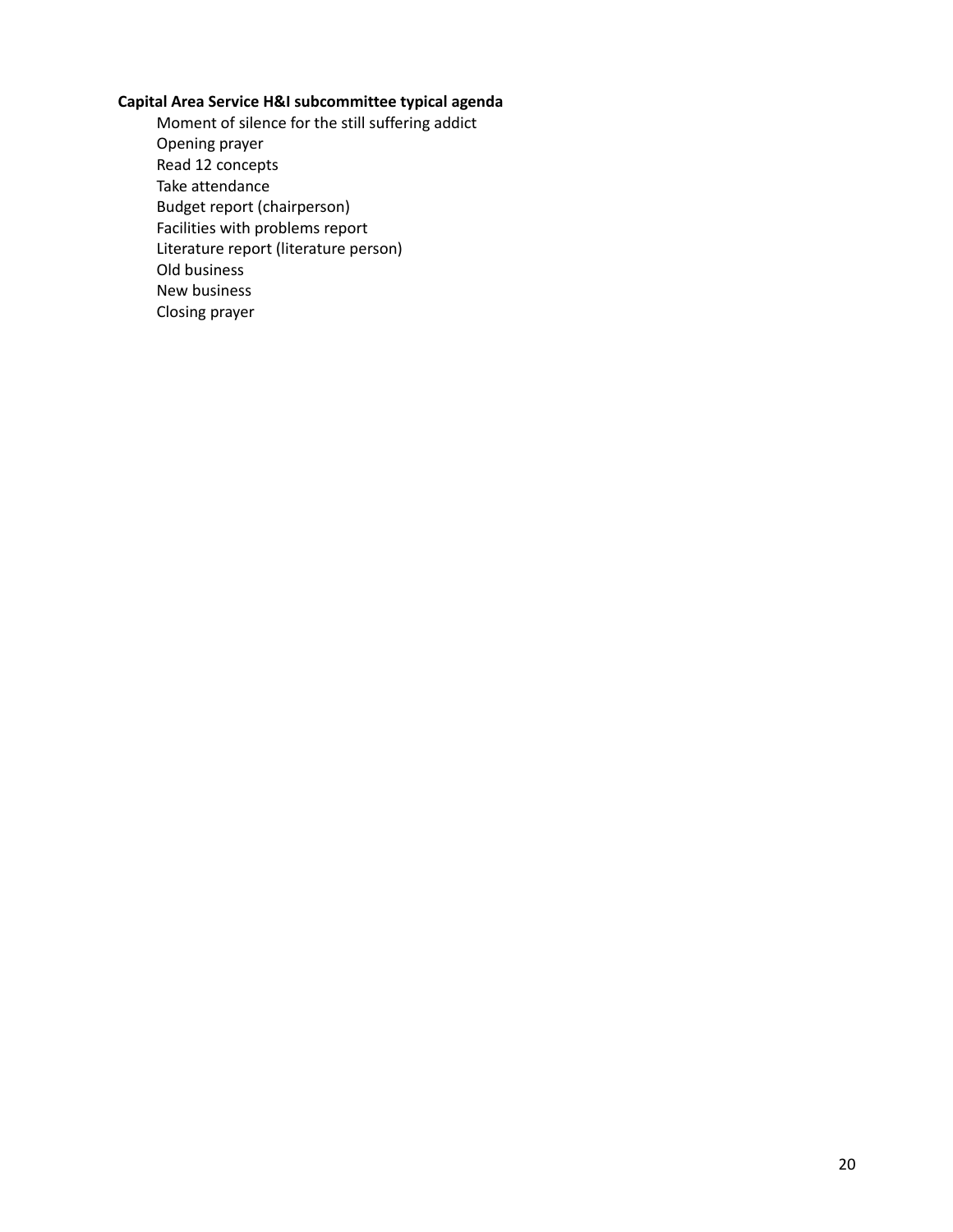# **Unity Subcommittee**

**Purpose:** The primary purpose of the Unity subcommittee is to promote unity and fellowship for the Capital Area of Narcotics Anonymous. The unity subcommittee is responsible for organizing and hosting events, in a recovery-oriented atmosphere.

#### **Composition of the subcommittee**

- 1. This subcommittee will consist of members of Narcotics Anonymous who have the willingness to serve
- 2. The organization of the subcommittee will be as follows:
	- a. Subcommittee officers will be elected on an area level:
		- i. Chairperson
		- ii. Vice chairperson
		- iii. Treasurer
		- ix. Vice treasurer
		- x. Secretary (**will be voted in by unity subcommittee**)
	- b. Officers will then choose contact people for all events

#### **Suggested qualifications for officers**

- 1. **Unity Chairperson**:
	- a. The willingness to serve, a working knowledge of the twelve steps, twelve traditions, twelve concepts. Must have unity subcommittee experience of at least one year, with at least 2 year abstinence from all drugs. Must be able to make the time and resources necessary to complete these duties.
	- b. Responsibilities: To coordinate activities the subcommittee sponsors, by working with the committee to ensure that no one individual does more than his or her share of service. To ensure that monies are handled properly and not misused. To make sure to the best of his or her ability that the committee maintains the spiritual principles throughout, for any function or business meeting in which he or she presides as chair.

#### 2. **Unity Vice Chairperson:**

- a. The willingness to serve; willingness to learn to apply the spiritual principles of the twelve steps, twelve traditions, twelve concepts and how to apply them to subcommittee functions and business meetings. Suggested clean time with one year unity subcommittee experience
- b. Responsibilities: assist the chairperson to coordinate the functioning of the committee i.e. overseeing individual assignments, ensuring that no one individual does more than his or her fair share of service. Help to insure that subcommittee funds are not misused. And also be aware that the committee maintains the spiritual principles of the program in all of its affairs. This is a two year commitment, one year as vice chair, he second year as chairperson

#### 3. **Unity Secretary:**

- a. The willingness and desire to serve; learn to apply the spiritual principles of the twelve steps, twelve traditions, twelve concepts in carrying out the commitment. Suggested clean time is 6 months and must attend 2 consecutive unity subcommittee business meetings.
- b. Responsibilities: include arranging subcommittee meetings held on days other than
- c. Area Service and notifying each active member of the meeting date, time and location. Keeping attendance, and also minutes of each meeting. Which should be available at each meeting for reference and also to pass on to the next secretary
- d. **NOTE: This position is elected by members of this subcommittee**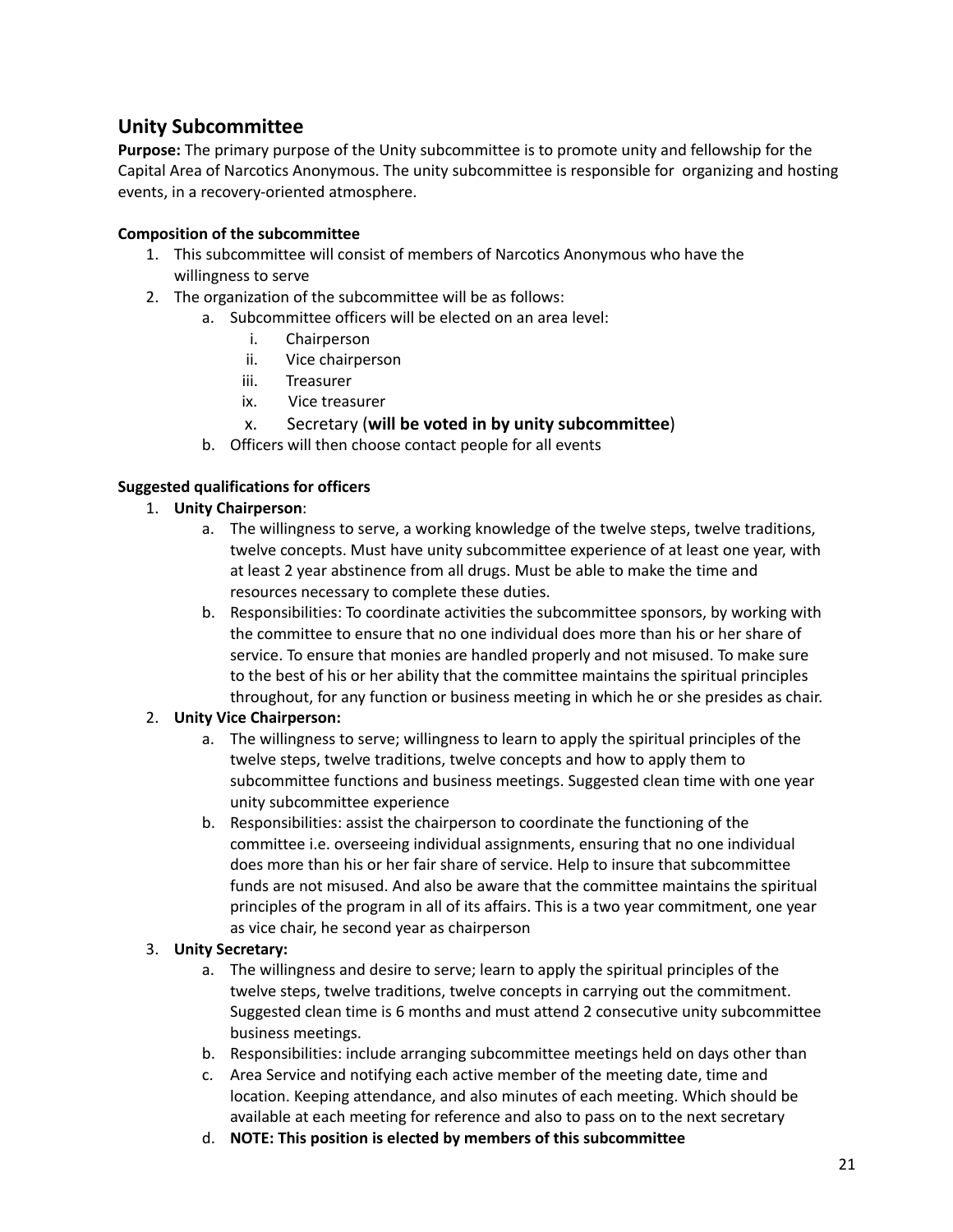#### 4. **Unity Treasurer:**

- a. Minimum clean time requirement of two years continuous abstinence from all drugs. Must serve in the Unity subcommittee for at least one year before taking on the treasurer's position. Must have the willingness and desire to serve, a working knowledge of the twelve steps, twelve traditions and twelve concepts.
- b. Responsibilities: include developing a proposed budget for each event. Prepare a monthly report for the chair to present at area service. Ensure that subcommittee funds are spent properly and are not misused. And to make sure that all monies are deposited into the subcommittee account as soon as possible.
- c. This is a one year commitment from the date of assuming the position, unless there is no one willing to assume the position at the time the commitment is to be surrendered, in which case the position may be held for another year. Must have a working knowledge of banking/ledger keeping; responsible in personal finances and a willingness to be available for all the economic needs of events.
- d. **NOTE: This position is elected by members of this subcommittee**

#### 5. **Unity Vice Treasurer:**

- a. Minimum clean time requirement of two years continuous abstinence from all drugs. Must serve in the Unity subcommittee for at least one year before taking on the vice treasurer's position. Must have the willingness and desire to serve, a working knowledge of the twelve steps, twelve traditions and twelve concepts. Also a willingness to learn with intent to move into the treasurer position the following year. Must have a working knowledge of banking / ledger keeping responsible in personal finances and a willingness to be available for all the economic needs of events.
- b. Responsibilities: to help the treasurer with all aspects of his or her position. These duties are listed above under treasurer responsibilities
- c. **NOTE: This position is elected by members of this subcommittee**

#### **Note:**

In the event that any officer is not fulfilling his or her commitment according to the description of the position it is the responsibility of the executive body as a whole, to inform said officer of any problem. If the individual isn't able to be contacted, the executive body should draft a letter to be sent to the member and allow ample time for a response (30 days). This is the procedure for committee elected officers, the situation is to be presented to the area body for information as to how to best deal with the situation. The intent is to ensure that the committee operates as smoothly as possible. And that no one individual governs how the committee operates. Not to be used against any one person for personal reasons

#### M**embership:**

Any addict seeking recovery is welcome to become a member of the unity subcommittee. There is no minimum time requirement to become a member.

Recommended qualifications: a willingness and desire to serve, learn and apply the Twelve steps, twelve traditions and twelve concepts in carrying out the commitment, and active participation in subcommittee functions.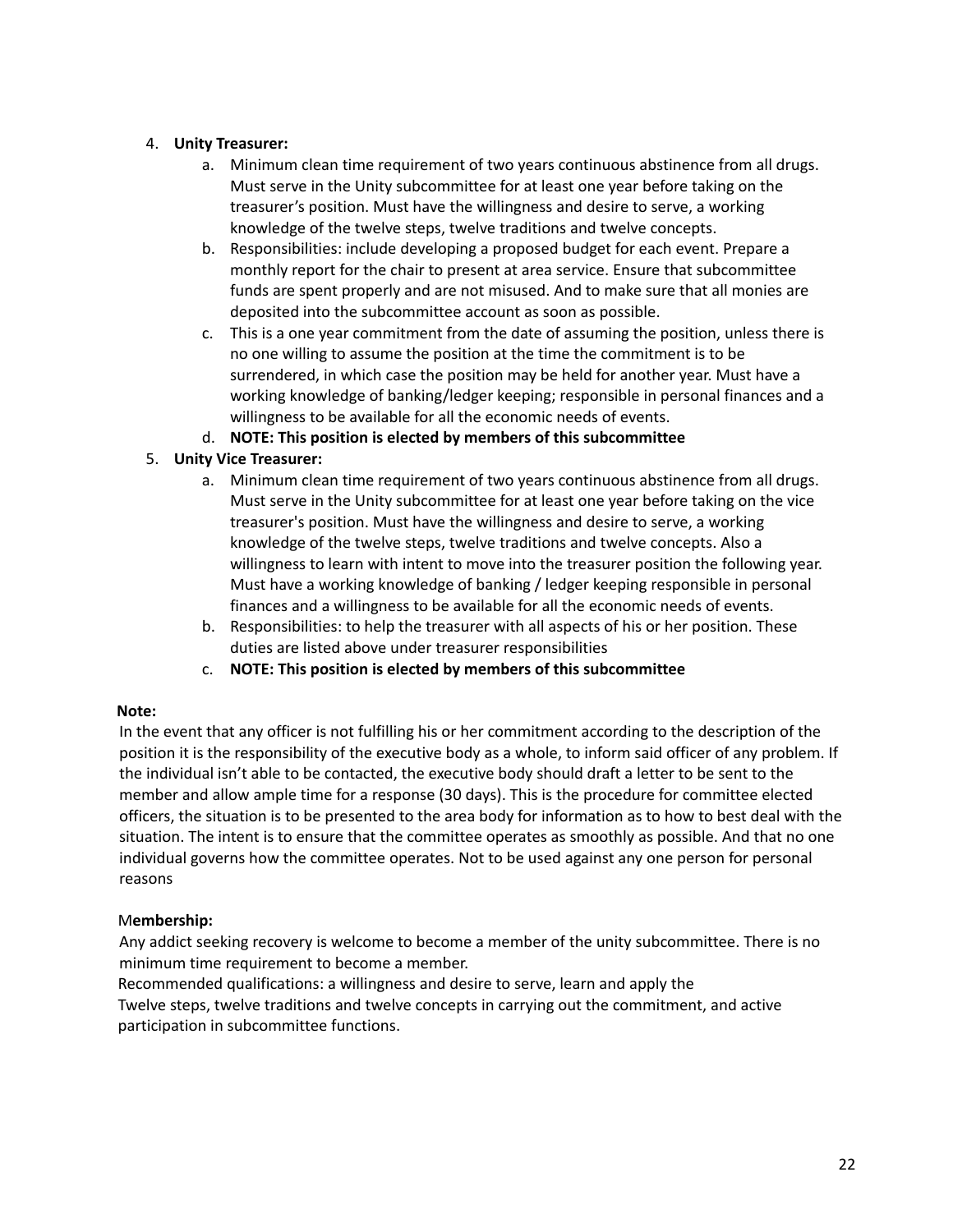#### **Suggestion for meeting agenda:**

Opening with an atmosphere of recovery

- 1. Reading of the 12 traditions and 12 concepts of NA
- 2. Reading of the minutes of the previous input and assistance to the subcommittee
- 3. Treasurer's report
- 4. Old business
- 5. New business
- 6. Closing prayer

#### **Voting Privileges:**

Members will have voting privileges at their third consecutive meeting. Any member that misses a meeting without notifying another member of the committee, or misses two consecutive meetings will lose voting privileges. Provided the secretary notified the member in ample time (24 hours) in the event of a meeting not previously scheduled. Voting privileges will be restored at the attendance of the second consecutive meeting. If a member misses two consecutive meetings it will be the responsibility of hat member to contact the committee to find out when the next committee meeting will be held Note: chairperson does not vote on motions or group decisions unless the vote is Deadlocked

#### **Motions:**

- 1. Motions under the category of old business may be brought to the floor by the chairperson
- 2. Motions may be brought to the floor by any voting member as part of new business

#### **Voting Procedure/ Group Conscience:**

- 1. A simple majority of the voting members is required to pass a motion
- 2. The chairperson will exercise the right to vote only in the event of a tie
- 3. A quorum of at least three voting members must be present to vote on any motion

#### **Statement of Policy:**

- 1. Unity subcommittee events shall be planned four months in advance
- 2. Flyers of an upcoming event will be distributed to area meetings in a timely manner
- 3. In the spirit of cooperative recovery, flyers will be given to ASR to be distributed to the region

#### **Finances:**

- 1. The unity subcommittee shall maintain a checking account for the purposes of facilitating payments to organizations and individuals in connection with hosting various events
- 2. The checking account will have three authorized signatures of which any two are required on the check. The signatories shall consist of:
	- a. Unity subcommittee chairperson
	- b. Unity subcommittee vice chairperson
	- c. Unity subcommittee treasurer
	- d. Any area executive officer
- 3. There shall be a balance of \$1000 maintained. The balance above \$1000 shall be deposited in the area's account after the finalization of the books of each event.
- 4. The treasurer will provide area with a detailed and accurate financial report at every area service meeting as well as being prepared to answer questions regarding the subcommittee financial statement
- 5. No reimbursement for expenses that incurred without providing receipts
- 6. For unity committee to keep money over prudent reserve for the months of Feb. March Intent: So the committee can have funds for the annual Unity Day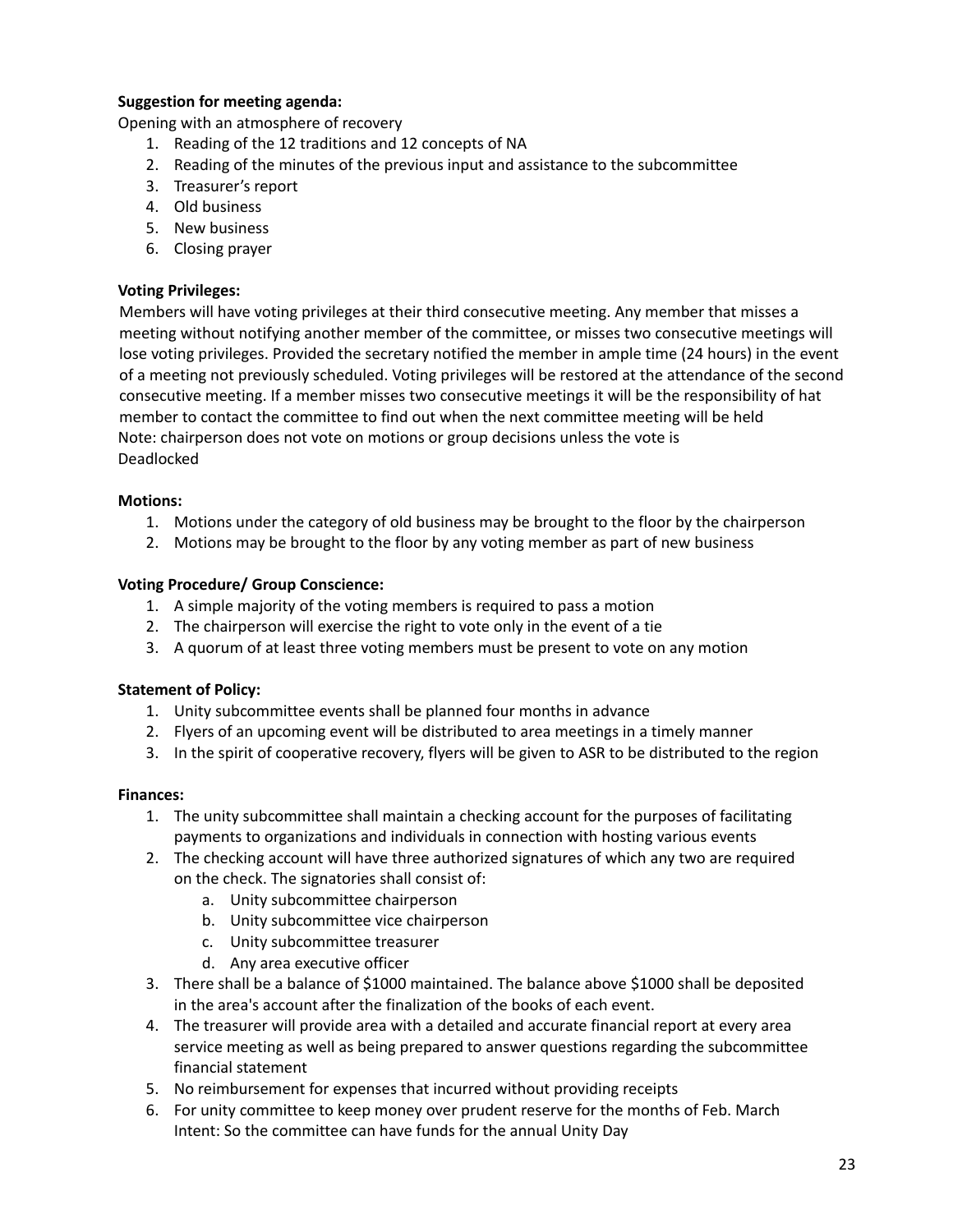#### **Function:**

The unity subcommittee will coordinate the following functions annually. The following will include but not limited to:

| Jan | Open/ event          | Jul | $4th$ of July / event    |
|-----|----------------------|-----|--------------------------|
| Feb | Learners day / event | Aug | Open / event             |
| Mar | Open / event         | Sep | Labor day picnic / event |
| Apr | Unity day / event    | Oct | Area fundraiser / event  |
| May | Open / event         | Nov | event                    |
| Jun | Open / event         | Dec | event                    |

Event every 3<sup>rd</sup> Sat of the month

#### **Function Guidelines:**

It is very important that as a committee member, each individual does his or her part supporting Events. It does no good to promote an event and not be there as a supporting member. Committee members are part of the clean-up crew for any function the committee holds. No Member is to spend personal money in the name of the Committee without the joint approval of the chair or treasurer. Treatment facilities are allowed free admission. No member is to be paid for services rendered to this committee. Remember, promoting spiritual principles by example is the H.O.W. of the committee.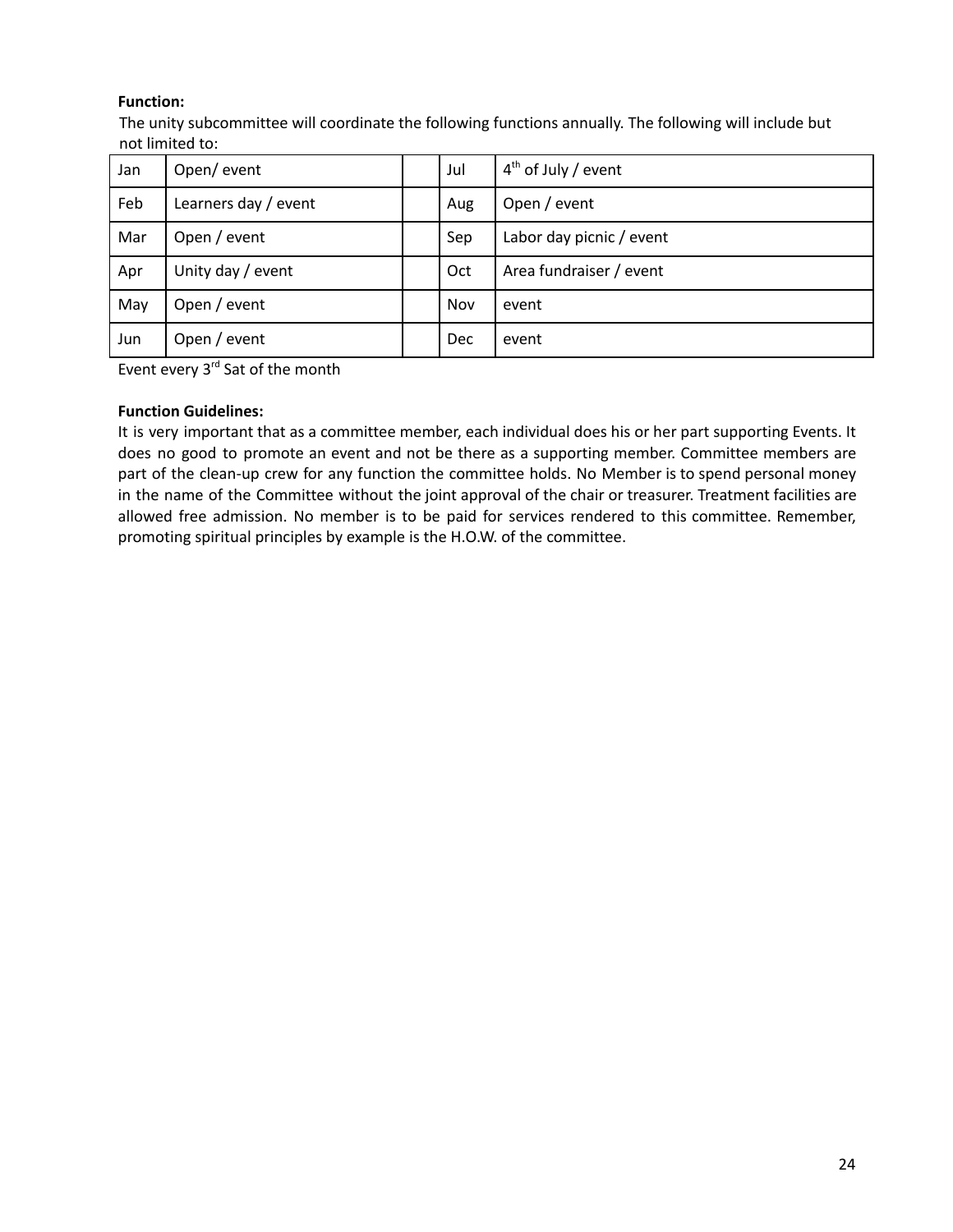# **Public Relations Guidelines**

Note: Clean time requirements are suggested and are not intended to keep a willing member from serving in a position when one is vacant. The more experienced members will work with newer members in the capacity necessary to ensure the committee continues to function.

- 1. **P.R. Chairperson**: voted in by ASC
	- a. Qualifications: 4 years clean time
		- i. 1 year term, unless a vice-chair is unavailable to move into the position
		- ii. 1 year involvement with the sub-committee
		- iii. Working knowledge of the 12 steps, 12 traditions & 12 concepts of NA
	- b. Duties:
		- i. attend the ASC meeting each month & report on the sub-committee activities, noting any concerns raised with answering service, website, facilities, etc.
		- ii. address any discrepancies that may arise with billing to the ASC as needed
		- iii. arrange presentations or events for entity's that request information
		- iv. liaison for the H&I sub-committee, to ensure the proper presentation of services that NA provides to public facilities
		- v. coordinate the different functions of the sub-committee
		- vi. responsible for requesting up to \$100 of literature, postage, etc. on a monthly basis as needed
		- vii. speak on behalf of PR at the area's annual learner's day workshop
		- viii. maintain storage of committee's table covering, literature & rack
		- ix. does have a voting conscience in the sub-committee meetings
		- x. attend mid-atlantics regional service quarterly

#### 2. **P.R. Vice-Chairperson**: voted in by ACS

- a. Qualifications: 3 years clean time
	- i. 1 year term, then move into the chairperson position
	- ii. Working knowledge of the 12 steps, 12 traditions & 12 concepts of NA
- b. Duties:
	- i. attend the ASC meeting each month, reporting on sub-committee as necessary
	- ii. learn the responsibilities of the chairperson
	- iii. help plan & attend presentations or events of PR
	- iv. update informational flyers the sub-committee puts out
	- v. ensure new meeting lists are at the various offices throughout the area
	- vi. attend mid-Atlantic regional service quarterly Phone line contact person: voted in by committee

#### 3. Qualifications: - 2 years clean time

- $i.$  1 year term, unless no one volunteers for the position
- ii. Working knowledge of the 12 steps, 12 traditions & 12 concepts of NA Duties: **- Responsible for regular contact with both the answering** service and volunteer helpline members, to ensure calls are being handled appropriately **- understand the importance of the phone line flow** chart implementation for usage by members
- iii. give annual training for new helpline members
- iv. provide updated rotation of names to the answering service
- v. willing to participate in workshops, presentations or events that may be scheduled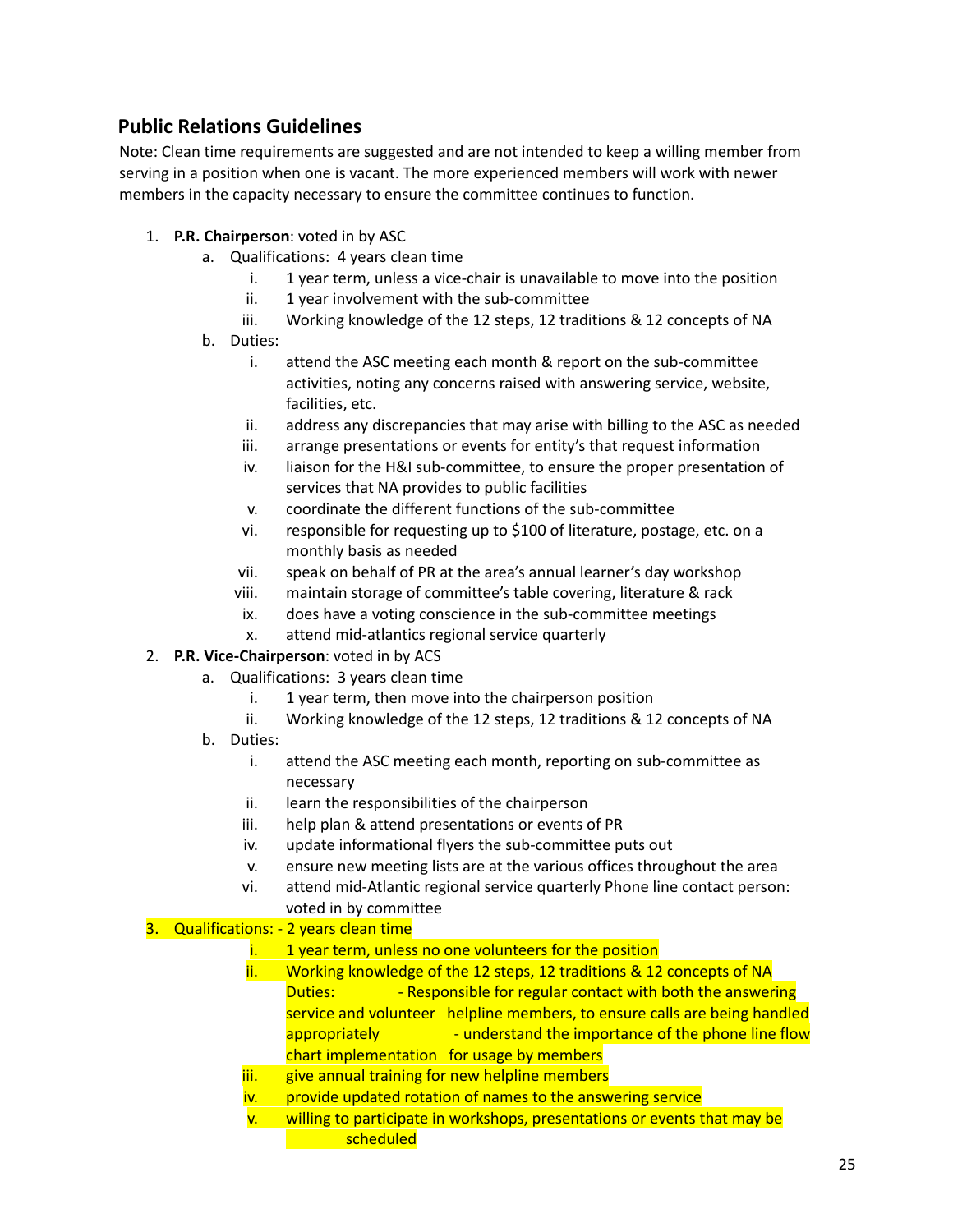- 4. **Webmaster**: voted in by the committee
	- a. Qualifications: 1 year clean time
		- i. regular access to computer & internet
		- ii. basic experience with HTML & WordPress
		- iii. Working knowledge of the 12 steps, 12 traditions & 12 concepts of NA
	- b. Duties:
		- i. ensure accurate meeting & event information is provided on the Area's
		- ii. Website, established in 2004
		- iii. provide meeting list changes & upcoming events to NA.org & MARSCNA.org
		- iv. forward requests received from web servant email account to chairperson
		- v. regular maintenance of the [www.cana.info](http://www.cana.info/) website
- \*\*\* As of 2016, answering service Answer First

Phone line – Verizon Website host – GoDaddy Marketing – Dex Media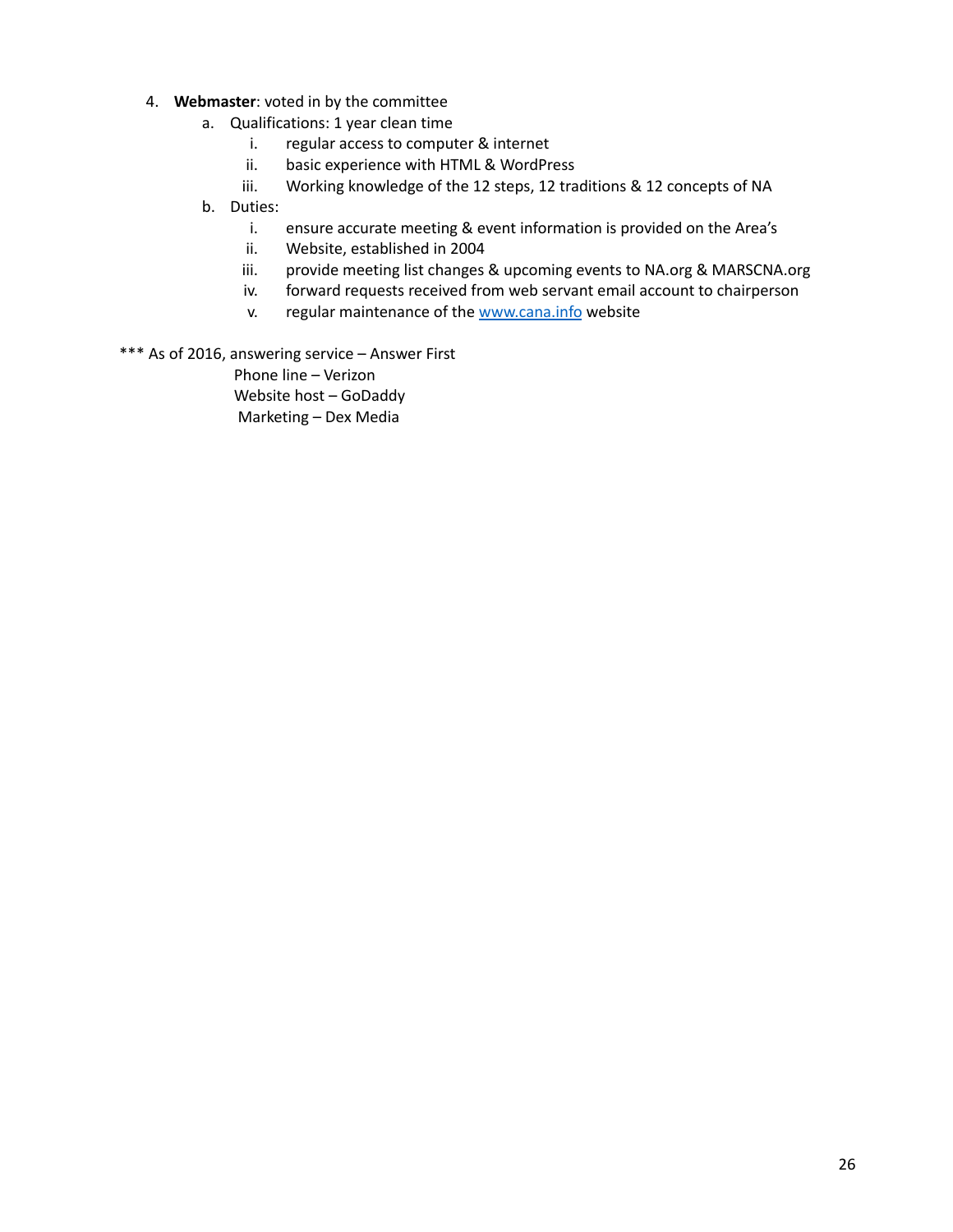# **Policy Guidelines**

- 1. Purpose: The policy subcommittee shall serve as a source of information regarding parliamentary procedure and area policy for the area executive committee, area body, subcommittees and members.
- 2. Function: Policy log and guidelines
	- a. Policy subcommittee shall maintain an up-to-date log of all area policies and guidelines
	- b. Policy subcommittee shall be responsible for obtaining copies of policy logs and guidelines
	- c. The funds for the cost of duplicating policy logs and guidelines will be provided by the area service committee
	- d. The policy committee shall distribute up-to-date copies of the policy log and guidelines once per calendar . One copy shall be provided free of charge to:
		- i. Each member of the executive committee
		- ii. Each subcommittee(chair or vice chair)
		- iii. Each group (GSR, GSR alternate or designated member)
		- iv. Additional copies shall be made available to other members at cost
	- e. Provide clarifications of current policy and parliamentary procedure at all area meetings
	- f. The policy subcommittee shall submit a written report on its activities at every area meeting to be included in the minutes
	- g. The policy subcommittee may make motions regarding policy matters. Any motion made on behalf of the subcommittee must
	- h. Have been approved by a majority of the subcommittee
	- i. Be seconded by a GSR or alternate GSR
	- j. The policy subcommittee shall review the wording of all motions for clarity and consistency
	- k. Any motion that changes policy needs to go back to home groups for conscious
- 3. Officers:

#### a. **Chairperson**

- i. Qualifications:
	- 1. Suggested clean time: 2 years
	- 2. Good working knowledge of the policy subcommittee, 12 traditions, concepts, guide to local service and RRO
- ii. Duties
	- 1. Will preside all meetings of subcommittee
	- 2. Prepares subcommittee report for each area
	- 3. Shall attend all area services and regional service committee and policy subcommittee meetings
	- 4. Delegate duties to other subcommittee members as needed

#### **b. Vice Chairperson**

- i. Qualifications:
	- 1. Suggest clean time: 1 year
	- 2. Suggested 6 months experience in area service
	- 3. Good working knowledge of the policy subcommittee, 12 traditions, concepts, guide to local service and RRO
- ii. Duties
	- 1. Shall attend all area service and regional service committee and policy subcommittee meetings
	- 2. Work with committee chairperson to ensure smooth operation of committee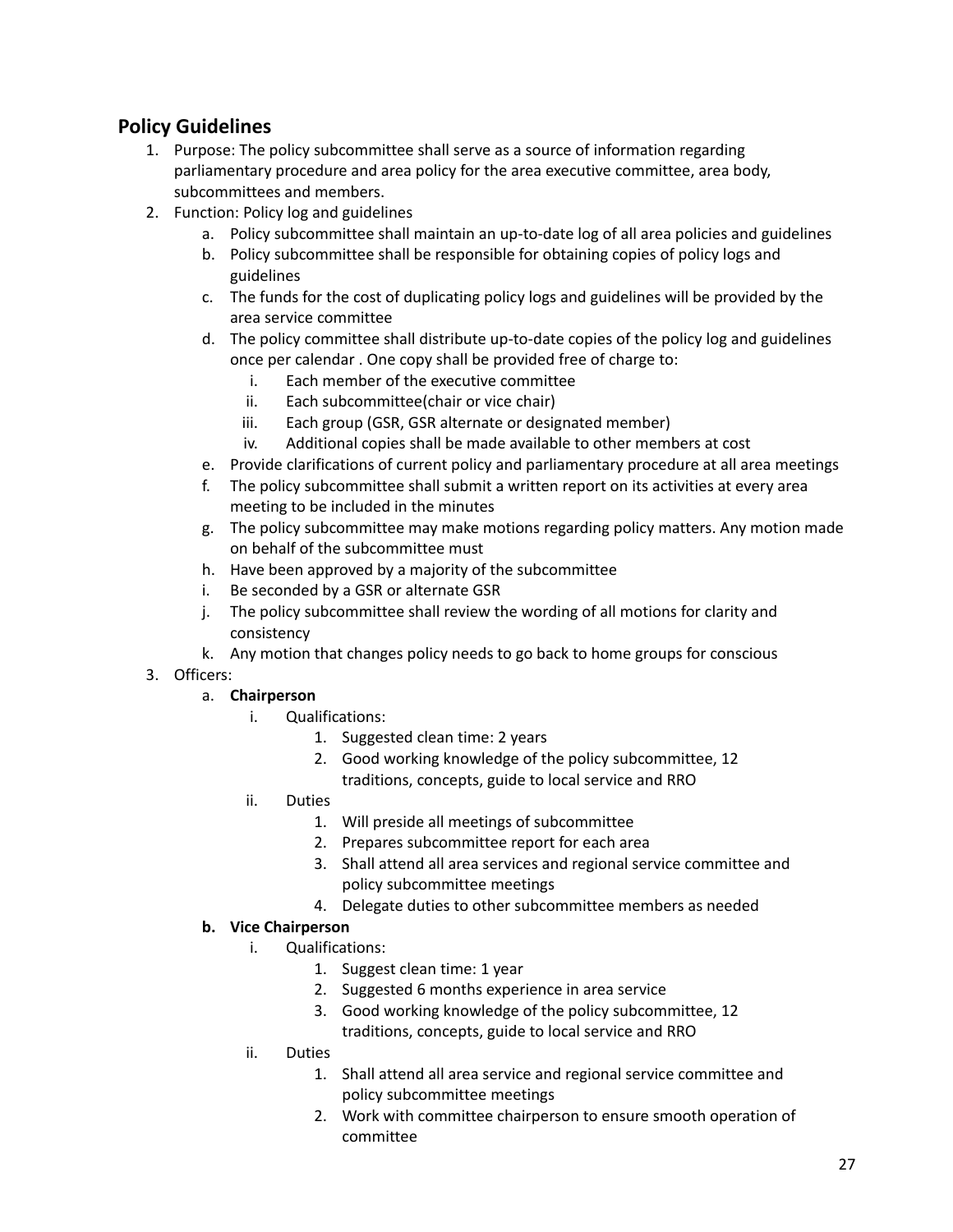3. Perform the duties of the chairperson in his or her absence

#### **c. Secretary**

- i. Qualifications
	- 1. Suggested clean time:1 year
	- 2. Suggested 6 months experience in area service
- ii. Duties
	- 1. Take minutes of regular subcommittee meetings
	- 2. Keep accurate records of all subcommittee functions
	- 3. Work with chairperson to ensure smooth operation of subcommittee meetings
- iii. Selection
	- 1. Policy subcommittee secretary is elected by majority vote of the subcommittee
	- 2. This position is not selected at the ASC level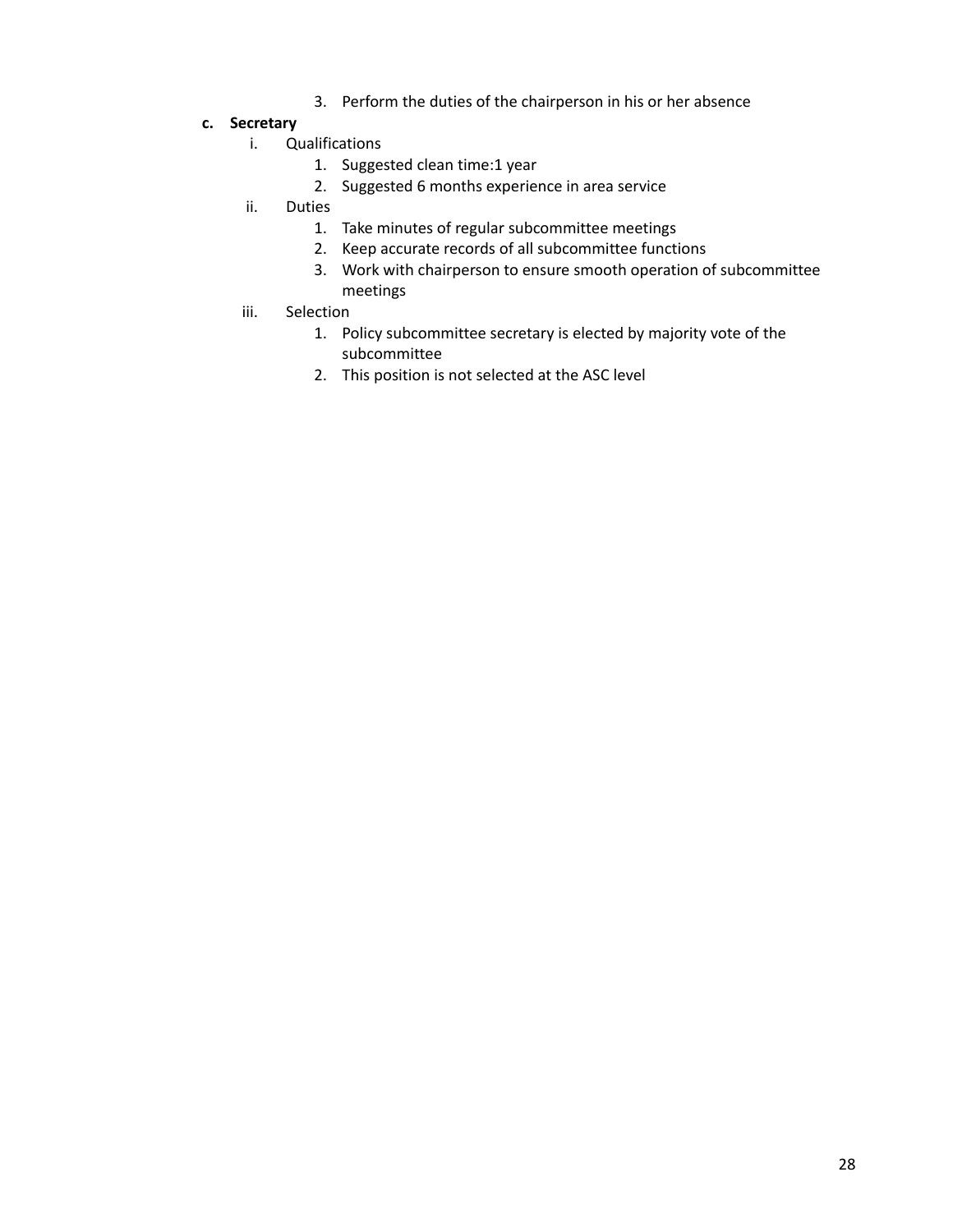# **Marathon Guidelines**

Note: Clean time requirements listed are suggested and are not intended to be used to keep a willing member from serving in a position when one is vacant

**Purpose:** The marathon subcommittee shall serve as a committee to put on the holiday Marathon(s) - Thanksgiving, Christmas and New Years to help promote unity in the area **Positions: Chairperson:**

- 1. Requirements: A one (1) year commitment (voted by ASC). Suggested clean time requirement of two (2) years. The Chairperson should have a working knowledge of the Twelve (12) Steps, Twelve (12) Traditions, and the Twelve (12) Concepts of Narcotics Anonymous. The Chairperson should have a willingness to serve and be actively participating in ASC.
- 2. Responsibilities: To coordinate activities the sub-committee sponsors, by working with the committee to ensure that no one individual does more than his or her share of service. To ensure that monies are handled properly and not misused. The chairperson is required to submit a proposed budget to the ASC by June for all of the marathons. To make sure to the best of his or her ability that the committee maintains the spiritual principles throughout, for any function of business meeting in which he or she presides as chair. The Chairperson is responsible to attend Area Service each month and report the committee's activities, bringing back to the committee concerns raised at ASC concerning operations for all Marathons. Chairperson will also work as the liaison with facilities where marathon meetings are held. The Chairperson in this sub-committee has a voting conscience

#### **Vice-Chairperson:**

- 1. Requirements: A two (2) year commitment (voted by ASC). The first year is served as the Vice-Chairperson, the second as the Chairperson. Suggested clean time requirement of one (1) year. The Vice-Chair person should have a working knowledge of the Twelve (12) Steps, Twelve (12) Traditions, and the Twelve (12) Concepts of Narcotics Anonymous. The Vice Chairperson should have a willingness to serve and be actively participating in ASC
- 2. Responsibilities: Assist the Chairperson coordinates the functioning of the committee i.e. overseeing individual assignments, ensuring that no one individual does more than his or her share of service. Help to insure that sub-committee funds are not misused. And also be aware that the committee maintains the spiritual principles of the program in all of its affairs. This is a two (2) year commitment, one year as the Vice-Chairperson, the second as the Chairperson.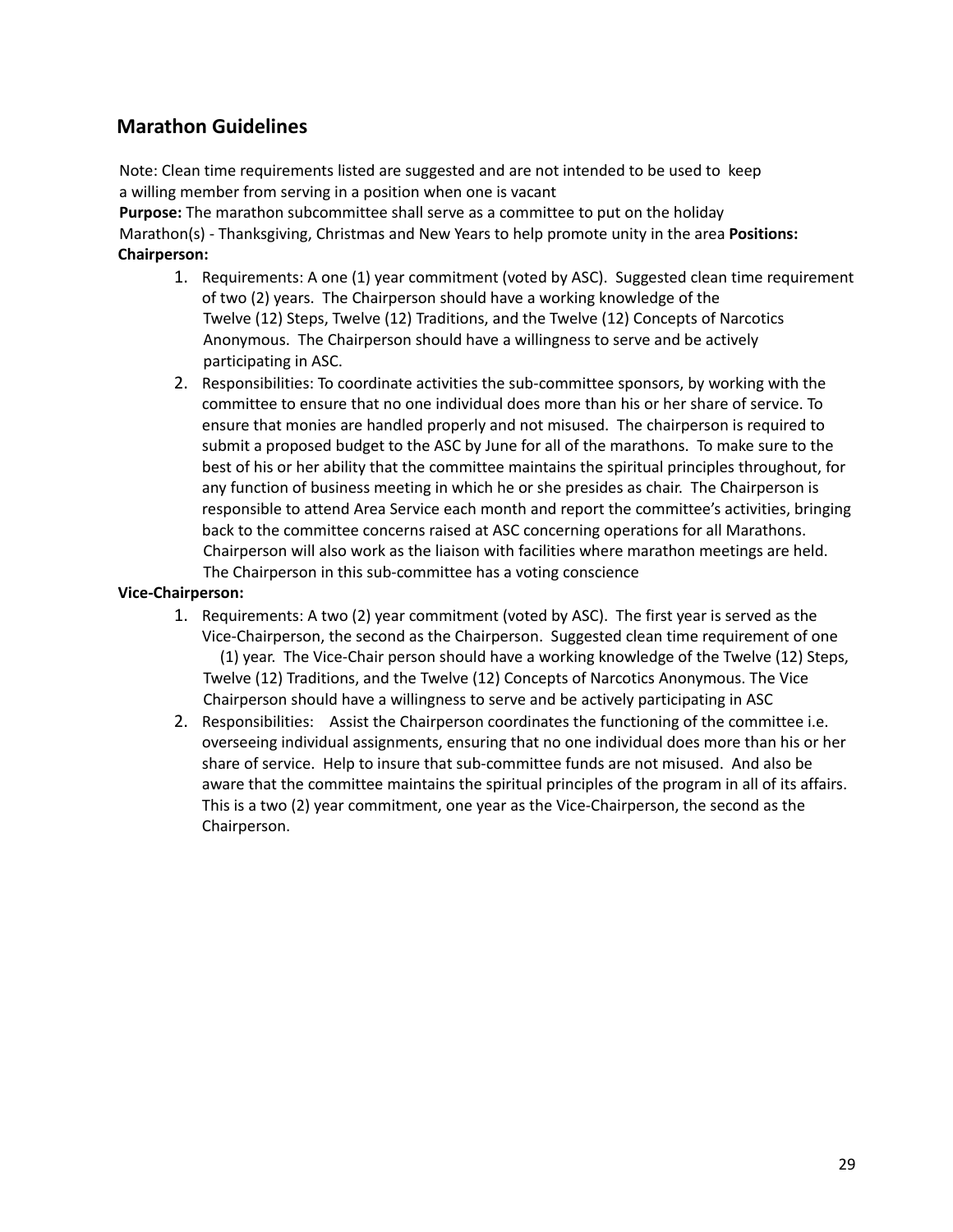## **Budget Committee**

5/1/1993 To form a budget committee made up of chair &/or each subcommittee chair, Area treasurer & chaired by the area chair. That they meet in the next month and each November thereafter, to develop a yearly budget for the Area.

## **Audit Committee**

- 3/13/1994 A finance committee will be formed to audit all area accounts quarterly (every 3 months). To include treasurer, chair along with 3 other members of area who have a knowledge and/or experience with Bookkeeping/finances to review accounts
- 9/12/2012 To remove the treasurer as a member of the finance committee.